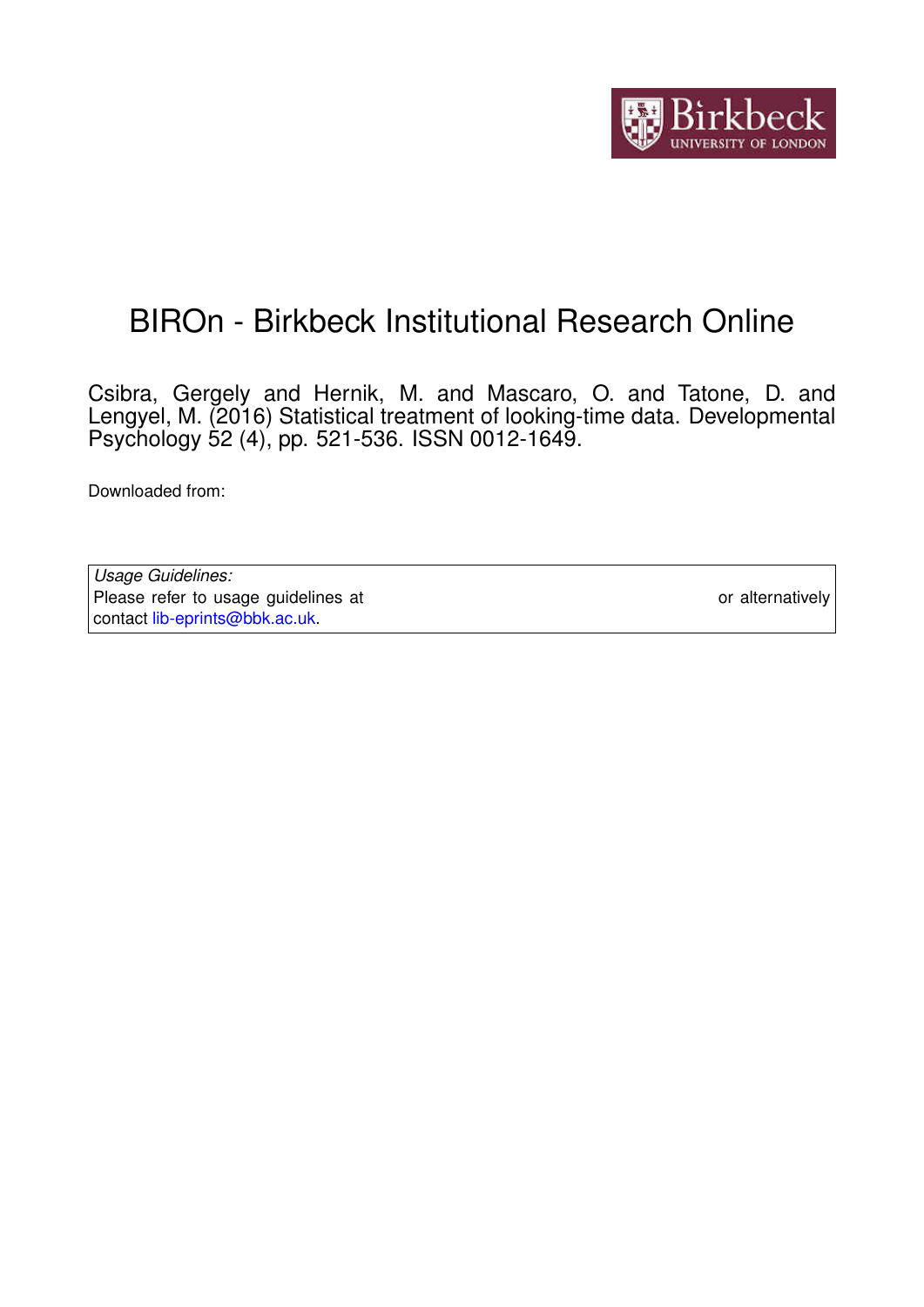# Statistical Treatment of Looking-Time Data

Gergely Csibra Central European University and Birkbeck, University of London

Mikołaj Hernik, Olivier Mascaro, and Denis Tatone Central European University

### Máté Lengyel

University of Cambridge and Central European University

Looking times (LTs) are frequently measured in empirical research on infant cognition. We analyzed the statistical distribution of LTs across participants to develop recommendations for their treatment in infancy research. Our analyses focused on a common within-subject experimental design, in which longer looking to novel or unexpected stimuli is predicted. We analyzed data from 2 sources: an in-house set of LTs that included data from individual participants (47 experiments, 1,584 observations), and a representative set of published articles reporting group-level LT statistics (149 experiments from 33 articles). We established that LTs are log-normally distributed across participants, and therefore, should always be log-transformed before parametric statistical analyses. We estimated the typical size of significant effects in LT studies, which allowed us to make recommendations about setting sample sizes. We show how our estimate of the distribution of effect sizes of LT studies can be used to design experiments to be analyzed by Bayesian statistics, where the experimenter is required to determine in advance the predicted effect size rather than the sample size. We demonstrate the robustness of this method in both sets of LT experiments.

*Keywords:* looking times, Bayesian statistics, infancy, log-normal distribution

*Supplemental materials:* http://dx.doi.org/10.1037/dev0000083.supp

Measuring looking times (LTs) is one of the most frequently used behavioral techniques in research with infants. LTs are measured and evaluated in various paradigms, which share the basic assumption that the length of time for which infants look at a stimulus reflects the operation of the psychological mechanisms recruited to process it. For example, many studies were devoted to

Gergely Csibra, Department of Cognitive Science, Central European University, and Department of Psychological Sciences, Birkbeck, University of London; Mikołaj Hernik, Olivier Mascaro, Denis Tatone, Department of Cognitive Science, Central European University; Máté Lengyel, Computational and Biological Learning Lab, Department of Engineering, University of Cambridge, and Department of Cognitive Science, Central European University.

This work was supported by an Advanced Investigator Grant (OSTRE-FCOM) from the European Research Council (GC) and an Investigator Award from the Wellcome Trust (ML). We thank three anonymous reviewers for their constructive comments and valuable suggestions.

This article has been published under the terms of the Creative Commons Attribution License (http://creativecommons.org/licenses/by/3.0/), which permits unrestricted use, distribution, and reproduction in any medium, provided the original author and source are credited. Copyright for this article is retained by the author(s). Author(s) grant(s) the American Psychological Association the exclusive right to publish the article and identify itself as the original publisher.

Correspondence concerning this article should be addressed to Gergely Csibra, Department of Cognitive Science, Central European University, Nádor u. 9., 1051 Budapest, Hungary. E-mail: csibrag@ceu.hu

the analysis of habituation: how LTs to the same stimulus change across successive trials and whether the individual differences in this habituation function reflect stable characteristics of infants and/or predict their later achievements (e.g., Colombo, 2001; Dannemiller, 1984; Gilmore & Thomas, 2002). Another use of LTs is the measurement of variability of duration of looks during free viewing of continuous dynamic stimuli, such as TV programs (e.g., Richards, 2010; Richards & Anderson, 2004). LTs, or their proportion, can be compared between stimuli presented simultaneously (e.g., Ferry, Hespos & Waxman, 2010; Senju & Csibra, 2008).

In the context of this article we restrict our analysis to one particular utilization of LTs: the study design in which infants are successively exposed to two different stimuli, the LT to these stimuli are measured, and the difference of looking duration is interpreted in terms of the underlying cognitive mechanisms. Within-subject comparison of LTs is among the most popular study designs in infancy research, not only because it requires fewer participants than the between-subjects design, but also because it efficiently deals with the fact that baseline LTs vary considerably across infants (Gilmore & Thomas, 2002). Paradigms adopting this design include the assessment of visual preference between two stimuli, evaluating the effect of familiarity or novelty after familiarizing infants with, or habituating them to, certain stimuli, and testing whether infants develop expectations about states of affairs in a situation by presenting them with events that would confirm or violate these expectations (e.g., Baillargeon, Spelke, & Wasserman, 1985; Kellman & Spelke, 1983; Wood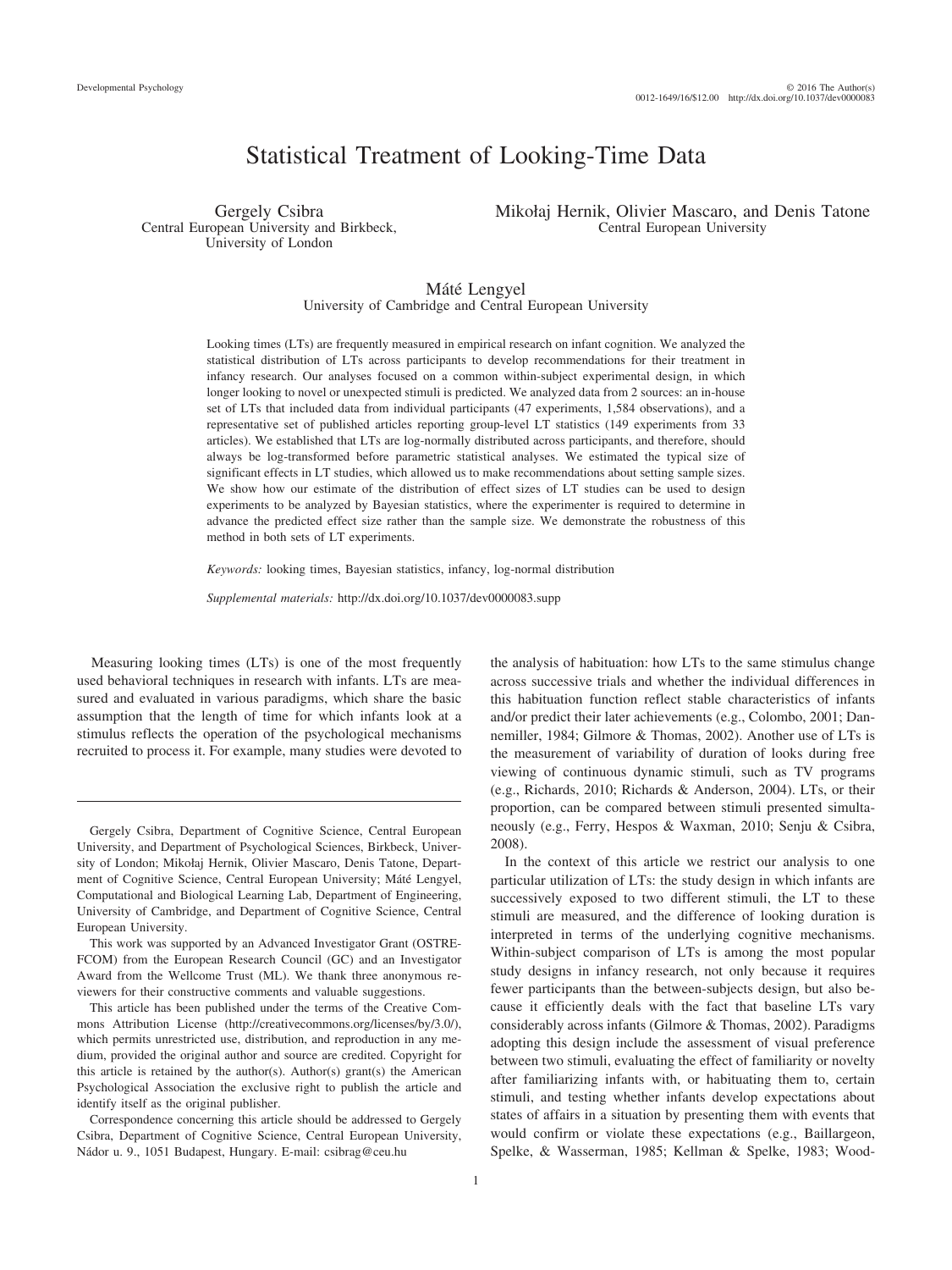ward, 1998; Wynn, 1992; Younger & Cohen, 1983). LTs to visual stimuli are also measured to assess infants' processing of accompanying auditory stimuli or multimodal matching (e.g., Gogate & Bahrick, 1998; Kuhl & Meltzoff, 1984; Saffran, Aslin, & Newport, 1996; Werker, Cohen, Lloyd, et al., 1998; Yeung & Werker, 2009).

Depending on what mechanisms and what experience researchers consider relevant in a situation, there could be different ways of interpreting the results of a study measuring LTs in this kind of paradigm (Bogartz, Shinskey, & Speaker, 1997; Houston-Price & Nakai, 2004; Rivera, Wakeley, & Langer, 1999; Roder, Bushneil, & Sasseville, 2000; Slater, 2004). In this article, we are not concerned with these controversies (Aslin, 2000; Cohen, 2004; Haith, 1998; Munakata, 2000; Sirois & Mareschal, 2002). Instead, our aim is to evaluate the quantitative nature of LT measures and offer recommendations for their efficient use in infant research. First, we establish that LTs are log-normally distributed across participants, and therefore, need to be log-transformed before parametric statistical analysis. Second, we estimate the typical size of significant effects in LTs studies, which allows us to make recommendations about setting sample sizes. Third, our estimate of the distribution of effect sizes of LT studies can be used in Bayesian statistics, which have several important advantages over standard "frequentist" statistical tests (Dienes, 2011, 2014; Howard, Maxwell, & Fleming, 2000; Kruschke, 2013; Sanborn & Hills, 2014; van de Schoot, Kaplan, Denissen, et al., 2014; Wagenmakers, 2007).

It is often reported that LTs show a right-skewed distribution across participants (e.g., Farroni et al., 2005; Garnham & Ruffman, 2001; Leslie & Chen, 2007), because, within a specific experiment, the infants who look longer than average to the stimulus produce LTs that tend to be farther away from the mean than the LTs of short-lookers. Strong skewness of LT data renders them formally inappropriate for parametric statistical analyses, such as analysis of variance (ANOVA), *t* test and regression analysis, which require normally distributed data, especially with small sample sizes (8 to 32 participants) characteristic of LT studies. One way to deal with this problem is to treat extreme long-lookers as outliers and to exclude them from the sample on the basis of some statistical criteria (e.g., Beier & Spelke, 2012; Sommerville, Hildebrand, & Crane, 2008; Surian, Caldi, & Sperber, 2007; Wagner & Carey, 2005). While such exclusions may be justified in many cases, sometimes the criteria applied to them seem to be ad hoc and arbitrary, and, in general, discarding data is detrimental to statistical efficiency. Another way to deal with a skewed distribution is to apply some type of, most frequently logarithmic, transformation to the data before statistical analysis (e.g., Csibra, 2001; Farroni, Csibra, Simion, et al., 2002; Kibbe & Leslie, 2011; Kirkham, Slemmer, & Johnson, 2002; Starkey, Spelke, & Gelman, 1990; Woodward, 1998). This method is usually justified by statistical tests that demonstrate the nonnormality of the distribution of raw LTs.

These two kinds of procedures treat the skewed distribution of LTs across infants as a statistical accident that has to be corrected before proper analysis of the data could begin. However, another possibility is that the distribution of LTs across participants *systematically* deviates from normality, whether or not this is evident, or statistically demonstrable, in experiments conducted with the small sample size that is typical in studies with infants. LTs are

typically assessed from a specific moment in time that determines the onset of the psychological process under investigation (e.g., the onset of the stimulus to be detected, accomplishment of an eventoutcome to be interpreted, or the moment when stimuli start to diverge across conditions), and the same is true of many other dependent measures of duration, such as reaction times (RTs). Duration in these types of measurements is a nonnegative quantity with a nonarbitrary zero point, and it can as much be considered to be on a ratio scale as on an interval scale. Interpreting LTs proportionally to each other makes intuitive sense: an infant who is fast in processing a stimulus may display 10% (rather than, say, 1 s) shorter looking times than others, and a difficult event may protract looking by 40% rather than by a fixed amount of time (say, 4 s). Thus, it is possible, or even plausible, that the factors influencing the duration of looking measured from a specific zero point are not additive but multiplicative in nature. If this is the case, then LTs would be better considered to be the product than the sum of different independent factors, and, according to the central limit theorem, their distribution would follow a log-normal rather than a normal distribution.

Indeed, the duration of individual looks toward a TV screen was reported to be distributed log-normally within infants (for a review, see Richards, 2010). The phenomenon that the longer a look has been lasting for the less likely it is terminated was attributed to the deepening of attentional engagement during a look, resulting in "attentional inertia" and a characteristic distribution of individual looks. However, the log-normal distribution is not restricted to LTs but is also characteristic of RTs (Ulrich & Miller, 1993; Woodworth & Schlosberg, 1954) and other duration-based psychological phenomena (e.g., Zhou et al., 2004), and is manifest in distributions not only within subjects but also across subjects. In fact, such log-normal distributions are ubiquitous across several disciplines (for a review, see Limpert, Stahel, & Abbt, 2001).

A random variable is log-normally distributed if its logarithm is normally distributed. This distribution assumes only positive values, and is always right-skewed, though the amount of skewness depends on the actual parameters. If LTs are log-normally distributed then it is the rule rather than the exception that their distribution is skewed, and logarithmically transformed LTs should generally approximate normal distribution better than raw data. However, a single looking-time study cannot provide sufficient amount of data to confirm or reject the hypothesis that LTs are log-normally distributed. So far, systematic analyses of statistical properties of LTs investigated how LTs measured from the same individuals (in free viewing or across habituation trials) are distributed across measurements (e.g., Pempek et al., 2010; Richards & Anderson, 2004; Thomas & Gilmore, 2004). However, to test our hypothesis, we needed a different kind of information, namely how LTs are distributed among different individuals and across studies. To obtain this information, we analyzed two different sets of data: a set of studies conducted by members of our laboratory during recent years, and a representative set of published studies from the infant research literature.

#### **Data Sets**

We performed our analyses on two sets of data: an in-house data set, and a set of published studies (all data are available as an Excel file in the Supplementary Material). LTs were measured in, or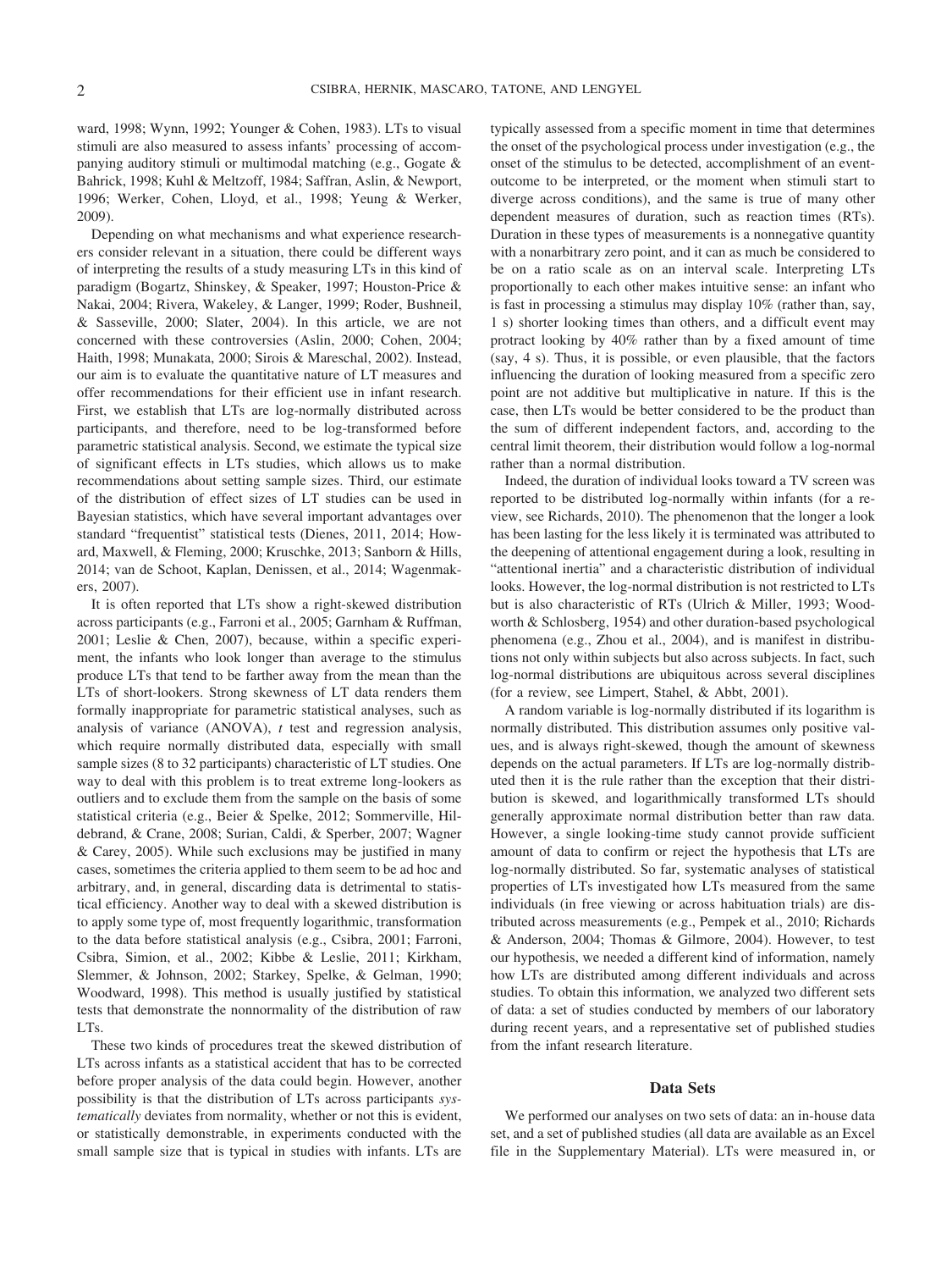transformed to, seconds in all cases. Note that although we could include in the in-house data set unsuccessful, and eventually unpublished, experiments, the data set collected from the literature was more likely biased by the so-called "file-drawer problem" (Rosenthal, 1979).

#### **In-House Data Set**

We combined the data from 13 studies, comprising 47 experiments, which included all the completed LT experiments conducted by the second, third, and fourth author of this article, irrespective of their results (see Table 1). In each of these experiments, infants between 6 and 15 months of age were familiarized with (45 experiments) or habituated to (2 experiments) video-taped or animated events presented on a computer screen, and their LTs were measured in two subsequent test events (representing two conditions) to single (not paired) stimuli, counterbalanced in order. The data set included the LTs to these 94 test events from all participants. The prefixed sample size in each experiment was either 16 or 24 (after exclusion of participants for fussiness, failure to look for a predetermined minimum amount of time or at crucial events during familiarization or test, parental interference, technical failure, or experimental error). In some of the experiments we had predicted a difference between the LTs to the two test events

Table 1 *List of Studies in the "In-House" Data Set*

(which was not always confirmed), in others we did not (control experiments). Some of these studies have already been published, others are under review, still others are in progress with further conditions being added to them, or will remain unpublished. We do not report either the hypotheses or the specifics of these experiments, because we are only concerned here with the statistical properties of the collected data.

The average of the mean LTs calculated across participants within the 94 conditions (two conditions in each experiment) in the in-house data set was 14.6 s, with the average *SD*s of 9.6 s. The age group of the infants (averaged to 12.6 months) did not correlate with the mean or *SD* across these conditions ( $r = .090$  and 0.081, respectively;  $p > .3$ ).

### **Literature Data Set**

We identified articles to be included in our study through a search by Google Scholar for relevant articles. The search, performed in October 2013, used the exact query: *infant OR infants "looking time" OR "looking times"* and restricted the results to articles tagged as published in 2012. This query yielded 639 results. Within this set we collected data from all available studies that (a) were published in a peer-reviewed journal (note that some of the articles had the eventual publication date of 2013), and (b)

| Study                                                                                                                                                                                                                                                                                                                 | Number of<br>experiments | Age range<br>(months) | Participants per experiment |
|-----------------------------------------------------------------------------------------------------------------------------------------------------------------------------------------------------------------------------------------------------------------------------------------------------------------------|--------------------------|-----------------------|-----------------------------|
| Hernik, M. (unpublished). Self-steering and goal-attribution in 12-month-olds.<br>Hernik, M., & Csibra, G. (2015). Infants learn enduring functions of novel<br>tools from action demonstrations. Journal of Experimental Child                                                                                       | 1                        | 12                    | 24                          |
| Psychology, 130, 176–192. (Experiment 1–3, and a pilot study)<br>Hernik, M., Fearon, R. M. P & Southgate, V. (in preparation). Goal-                                                                                                                                                                                  | 4                        | $12 - 14$             | 16                          |
| attribution in 6-months-old infants critically depends on action efficiency.<br>Hernik, M. & Haman, M. (in preparation). Fourteen-month-olds transfer                                                                                                                                                                 | $\overline{2}$           | 6                     | 16                          |
| sequences of features derived from internally-driven object transformation.<br>Hernik, M., & Southgate, V. (2012). Nine-months-old infants do not need to<br>know what the agent prefers in order to reason about its goals: on the role<br>of preference and persistence in infants' goal-attribution. Developmental | 3                        | 14                    | 16                          |
| Science, 15, 714-722.<br>Mascaro, O. & Csibra, G. (2012). Representation of stable dominance                                                                                                                                                                                                                          | 3                        | 9                     | 16                          |
| relations by human infants. Proceedings of the National Academy of<br>Sciences of the USA, 109, 6862-6867.<br>Mascaro, O. & Csibra, G. (2014). Human infants' learning of social                                                                                                                                      | 8                        | $9 - 15$              | 16                          |
| structures: The case of dominance hierarchy. Psychological Science, 25,<br>$250 - 255$ .                                                                                                                                                                                                                              | 4                        | 15                    | 24                          |
| Mascaro, O. & Csibra, G. (in preparation). Fourteen-month-old infants<br>compute the efficiency of joint actions.<br>Tatone, D., & Csibra, G. (in preparation 1). Infants' encoding of reciprocity-                                                                                                                   | $\overline{2}$           | 14                    | 16                          |
| tracking information is specific for benefit exchanges based on giving.<br>Tatone, D., & Csibra, G. (in preparation 2). Beyond the triad. Giving—but                                                                                                                                                                  | 4                        | 12                    | 16                          |
| not taking—actions prime equality expectations in dyadic social<br>interactions for 15-month-old human infants.<br>Tatone, D., & Csibra, G. (unpublished). No evidence of equality expectations                                                                                                                       | 3                        | $12 - 15$             | 16                          |
| for redistributive interactions based on taking actions in 12- and 15-month-<br>olds.                                                                                                                                                                                                                                 | 4                        | $12 - 15$             | 16                          |
| Tatone, D., Geraci, A., & Csibra, G. (2015). Giving and taking.<br>Representational building blocks of resource-transfer events in human<br>infants. Cognition, 137, 47–62. (Experiments 1–7)                                                                                                                         | 7                        | 12                    | 16                          |
| Tatone, D., Hernik, M., & Csibra, G. (in preparation). The side effect that<br>wasn't. Other-benefiting outcomes crucially influence infants' goal<br>attribution.                                                                                                                                                    | 2                        | 15                    | 16                          |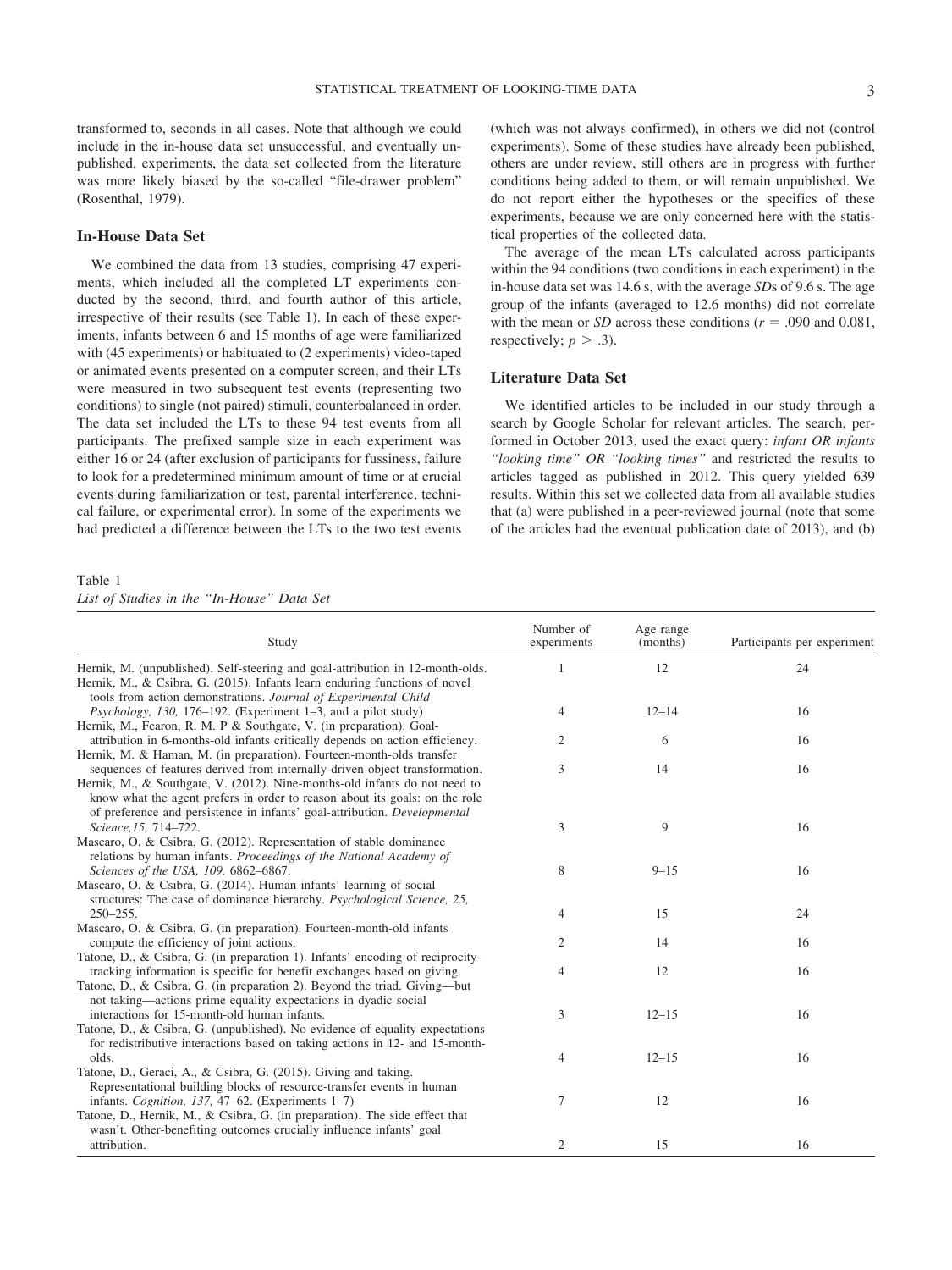Table 2

| List of Studies in the "Literature" Data Set |  |
|----------------------------------------------|--|
|----------------------------------------------|--|

| Study                                                                                                                                                                                                                                                                                                                                                                         | Number of<br>experiments | Age range<br>(months) | Participants per experiment |
|-------------------------------------------------------------------------------------------------------------------------------------------------------------------------------------------------------------------------------------------------------------------------------------------------------------------------------------------------------------------------------|--------------------------|-----------------------|-----------------------------|
| Bahrick, L. E., Lickliter, R., & Castellanos, I. (2013). The development of face<br>perception in infancy: intersensory interference and unimodal visual facilitation.<br>Developmental Psychology, 49, 1919-1930.                                                                                                                                                            | 5                        | $2 - 3$               | 16                          |
| Beier, J. S., & Spelke, E. S. (2012). Infants' developing understanding of social gaze.<br>Child Development, 83, 486-496.                                                                                                                                                                                                                                                    | 6                        | $9 - 10$              | $16 - 20$                   |
| Bremner, J. G., Slater, A. M., Johnson, S. P., Mason, U. C., & Spring, J. (2012). The<br>effects of auditory information on 4-month-old infants' perception of trajectory<br>continuity. Child Development, 83, 954–964.                                                                                                                                                      | 6                        | 4                     | 12                          |
| Casasola, M., & Park, Y. (2013). Developmental changes in infant spatial<br>categorization: When more is best and when less is enough. Child Development,<br>84, 1004-1019.                                                                                                                                                                                                   | 1                        | 10                    | 9                           |
| Ceulemans, A., Loeys, T., Warreyn, P., Hoppenbrouwers, K., Rousseau, S., &<br>Desoete, A. (2012). Small number discrimination in early human development: the<br>case of one versus three. <i>Education Research International.</i> http://dx.doi.org/10.1155/                                                                                                                |                          |                       |                             |
| 2012/964052<br>Cheung, H., Xiao, W., & Lai, C. M. (2012). Twelve-month-olds' understanding of                                                                                                                                                                                                                                                                                 | 1                        | 8                     | 16                          |
| intention transfer through communication. PLoS ONE, 7, e46178.<br>Curtin, S., Campbell, J., & Hufnagle, D. (2012). Mapping novel labels to actions:                                                                                                                                                                                                                           | 4                        | 12                    | 18                          |
| How the rhythm of words guides infants' learning. Journal of Experimental Child<br>Psychology, 112, 127-140.<br>Daum, M. M., Attig, M., Gunawan, R., Prinz, W., & Gredebäck, G. (2012). Actions                                                                                                                                                                               | 3                        | 16                    | $14 - 20$                   |
| seen through babies' eyes: a dissociation between looking time and predictive<br>gaze. Frontiers in Psychology, 3, 370.                                                                                                                                                                                                                                                       | $\mathbf{1}$             | 9                     | 24                          |
| Fennell, C. T. (2012). Object familiarity enhances infants' use of phonetic detail in<br>novel words. <i>Infancy</i> , 17, 339-353.<br>Flom, R., & Pick, A. D. (2012). Dynamics of infant habituation: Infants'                                                                                                                                                               | 2                        | 14                    | $23 - 24$                   |
| discrimination of musical excerpts. Infant Behavior and Development, 35, 697-<br>704.                                                                                                                                                                                                                                                                                         | 6                        | $5 - 7$               | 24                          |
| Graf Estes, K. G. (2012). Infants generalize representations of statistically segmented                                                                                                                                                                                                                                                                                       |                          |                       |                             |
| words. Frontiers in Psychology, 3, 447.<br>Graf Estes, K., & Hurley, K. (2013). Infant-directed prosody helps infants map                                                                                                                                                                                                                                                     | 5                        | $11 - 17$             | $22 - 28$                   |
| sounds to meanings. Infancy, 18, 797-824.<br>Henderson, A. M., & Woodward, A. L. (2012). Nine-month-old infants generalize                                                                                                                                                                                                                                                    | 3                        | 18                    | $26 - 28$                   |
| object labels, but not object preferences across individuals. Developmental Science,<br>$15,641-652.$<br>Hohenberger, A., Elsabbagh, M., Serres, J., de Schoenen, S., Karmiloff-Smith, A., &<br>Aschersleben, G. (2012). Understanding goal-directed human actions and physical<br>causality: The role of mother-infant interaction. <i>Infant Behavior and Development</i> , | 4                        | 9                     | 20                          |
| 35, 898-911.                                                                                                                                                                                                                                                                                                                                                                  | 4                        | $6 - 10$              | $21 - 59$                   |
| Ma, L., & Xu, F. (2013). Preverbal infants infer intentional agents from the<br>perception of regularity. Developmental Psychology, 49, 1330.<br>Macchi Cassia, V., Picozzi, M., Girelli, L., & de Hevia, M. D. (2012). Increasing                                                                                                                                            | 6                        | 9                     | 16                          |
| magnitude counts more: Asymmetrical processing of ordinality in 4-month-old<br>infants. <i>Cognition</i> , 124, 183–193.<br>MacKenzie, H., Curtin, S., & Graham, S. A. (2012). Class matters: 12-month-olds'                                                                                                                                                                  | 6                        | 4                     | 12                          |
| word—object associations privilege content over function words. <i>Developmental</i><br>Science, 15, 753-761.<br>Marcus, G. F., Fernandes, K. J., & Johnson, S. P. (2012). The role of association in                                                                                                                                                                         | 3                        | 12                    | 16                          |
| early word-learning. Frontiers in Psychology, 3, 283.<br>Marquis, A., & Shi, R. (2012). Initial morphological learning in preverbal infants.                                                                                                                                                                                                                                  | 5                        | $7 - 14$              | $18 - 20$                   |
| Cognition, 122, 61-66.                                                                                                                                                                                                                                                                                                                                                        | 3                        | 11                    | 16                          |
| Martin, A., Onishi, K. H., & Vouloumanos, A. (2012). Understanding the abstract<br>role of speech in communication at 12 months. <i>Cognition</i> , 123, 50–60.<br>Moher, M., Tuerk, A. S., & Feigenson, L. (2012). Seven-month-old infants chunk                                                                                                                             | 5                        | 12                    | $16 - 28$                   |
| items in memory. Journal of Experimental Child Psychology, 112, 361–377.<br>Möhring, W., Libertus, M. E., & Bertin, E. (2012). Speed discrimination in 6-and<br>10-month-old infants follows Weber's law. Journal of Experimental Child                                                                                                                                       | 7                        | 7                     | 20                          |
| Psychology, 111, 405–418.<br>Muentener, P., Bonawitz, E., Horowitz, A., & Schulz, L. (2012). Mind the gap:                                                                                                                                                                                                                                                                    | 3                        | $6 - 10$              | 24                          |
| Investigating toddlers' sensitivity to contact relations in predictive events. PLoS<br><i>ONE</i> , 7, e34061.                                                                                                                                                                                                                                                                | 8                        | 24                    | 22<br>(table continues)     |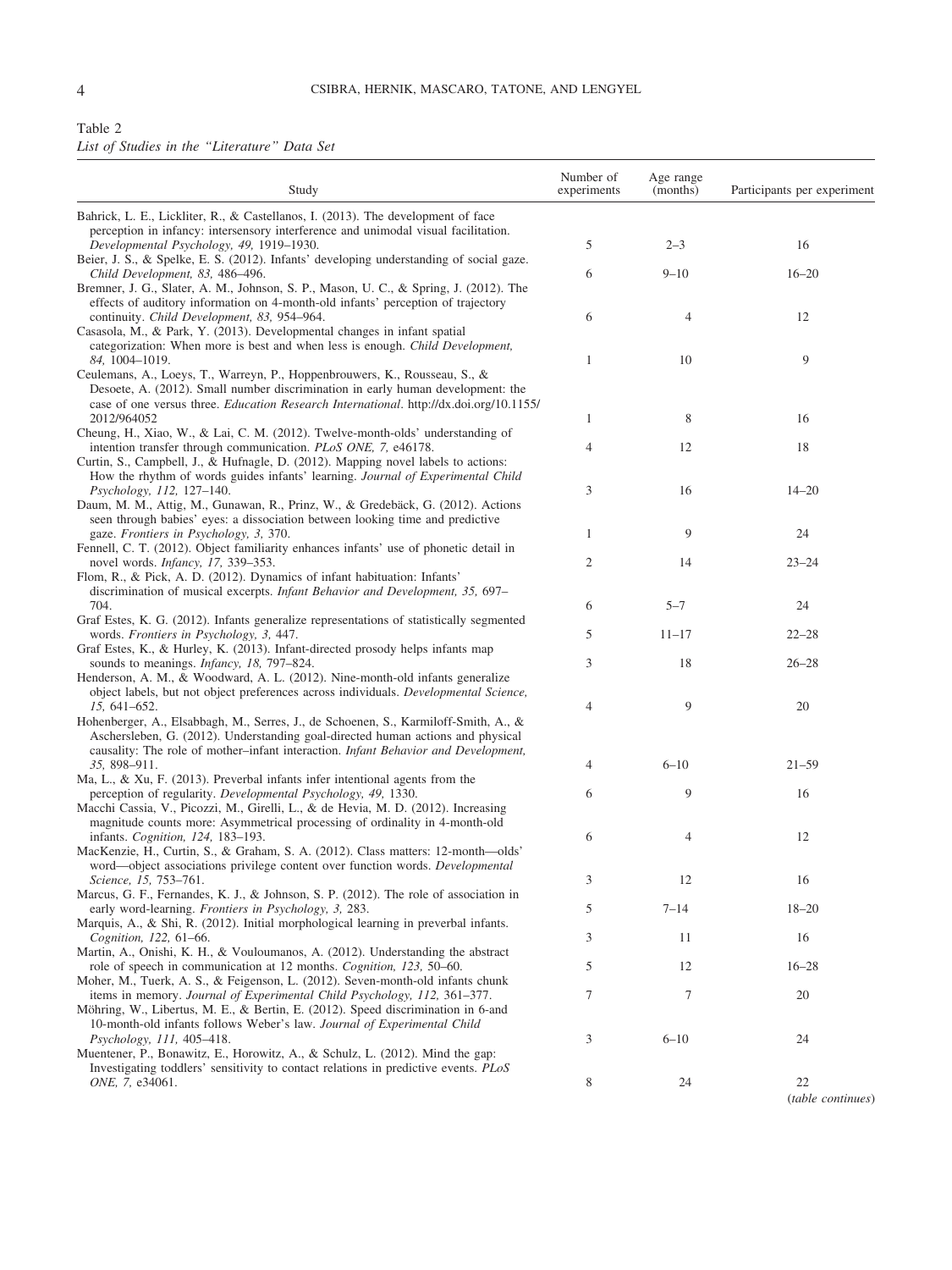Table 2 (*continued*)

| Study                                                                                                                                                                                                            | Number of<br>experiments | Age range<br>(months) | Participants per experiment |
|------------------------------------------------------------------------------------------------------------------------------------------------------------------------------------------------------------------|--------------------------|-----------------------|-----------------------------|
| Ozturk, O., Krehm, M., & Vouloumanos, A. (2013). Sound symbolism in infancy:<br>evidence for sound—shape cross-modal correspondences in 4-month-olds. Journal<br>of Experimental Child Psychology, 114, 173-186. | 3                        | 4                     | 12                          |
| Pons, F., Albareda-Castellot, B., & Sebastián-Gallés, N. (2012). The interplay                                                                                                                                   |                          |                       |                             |
| between input and initial biases: Asymmetries in vowel perception during the first                                                                                                                               |                          |                       |                             |
| year of life. Child Development, 83, 965-976.<br>Schlottmann, A., Ray, E. D., & Surian, L. (2012). Emerging perception of causality                                                                              | 12                       | $4 - 12$              | 12                          |
| in action-and-reaction sequences from 4 to 6 months of age: Is it domain-specific?.                                                                                                                              |                          |                       |                             |
| Journal of Experimental Child Psychology, 112, 208–230.                                                                                                                                                          | 7                        | $5 - 6$               | $16 - 56$                   |
| Sirois, S., & Jackson, I. R. $(2012)$ . Pupil dilation and object permanence in infants.<br><i>Infancy</i> , 17, 61–78.                                                                                          | $\mathfrak{2}$           | 10                    | 19                          |
| Sloane, S., Baillargeon, R., & Premack, D. (2012). Do infants have a sense of                                                                                                                                    |                          |                       |                             |
| fairness? Psychological Science, 23, 196-204.                                                                                                                                                                    | 6                        | $19 - 21$             | $16 - 18$                   |
| Soska, K. C., & Johnson, S. P. (2013). Development of three-dimensional completion                                                                                                                               | 6                        | $4 - 9.5$             | 16                          |
| of complex objects. <i>Infancy</i> , 18, 325–344.<br>Spangler, S. M., Schwarzer, G., Freitag, C., Vierhaus, M., Teubert, M., Fassbender,                                                                         |                          |                       |                             |
| I., $\ldots$ & Keller, H. (2013). The other-race effect in a longitudinal sample of 3-,                                                                                                                          |                          |                       |                             |
| 6-and 9-month-old infants: Evidence of a training effect. <i>Infancy</i> , 18, 516–533.                                                                                                                          | 6                        | $3 - 9$               | $53 - 54$                   |
| Ting, J. Y., Bergeson, T. R., & Miyamoto, R. T. (2012). Effects of simultaneous<br>speech and sign on infants' attention to spoken language. The Laryngoscope, 122,                                              |                          |                       |                             |
| 2808-2812.                                                                                                                                                                                                       | $\overline{2}$           | 8                     | 10                          |
| Vaillant-Molina, M., & Bahrick, L. E. (2012). The role of intersensory redundancy in                                                                                                                             |                          |                       |                             |
| the emergence of social referencing in 5½-month-old infants. Developmental                                                                                                                                       | $\mathfrak{2}$           | 6                     | 16                          |
| Psychology, $48$ , 1-10.<br>Weikum, W. M., Oberlander, T. F., Hensch, T. K., & Werker, J. F. (2012). Prenatal                                                                                                    |                          |                       |                             |
| exposure to antidepressants and depressed maternal mood alter trajectory of infant                                                                                                                               |                          |                       |                             |
| speech perception. Proceedings of the National Academy of Sciences of the USA,                                                                                                                                   |                          |                       |                             |
| 109, 17221-17227.                                                                                                                                                                                                | 6                        | $6 - 10$              | $16 - 30$                   |

measured LTs in infants not older than 24 months. Moreover, to be included, articles (c) had to report infants' LTs at a scene until a criterion was reached (typically up to the point participants looked away for a preset amount of time, or reached a maximum amount of looking). Other measures of LTs (e.g., comparing amounts of looking at two different areas of a single scene) were not included. (d) We included only articles reporting within-subject LT data for two comparable types of test events (e.g., consistent and inconsistent tests). We chose to focus on within-subject designs because they are the most commonly used in infants' LTs studies (in our sample, only three articles used between-subjects designs to assess the effect of condition on infants' LTs). (e) We also excluded articles that did not provide sufficient information to extract relevant data (participants' age, and means and *SD*s of LTs).



*Figure 1.* Distribution of standardized looking times (LTs) (converted to Z scores within conditions) in the in-house data set compared with the standard normal distribution. (A) Histogram derived from raw data. (B) Histogram derived from log-transformed data. (C) Cumulative distribution of raw, and log-transformed data and the normal distribution. On A and B, the area below the Gaussian curve is equal to the total area of the histogram. See the online article for the color version of this figure.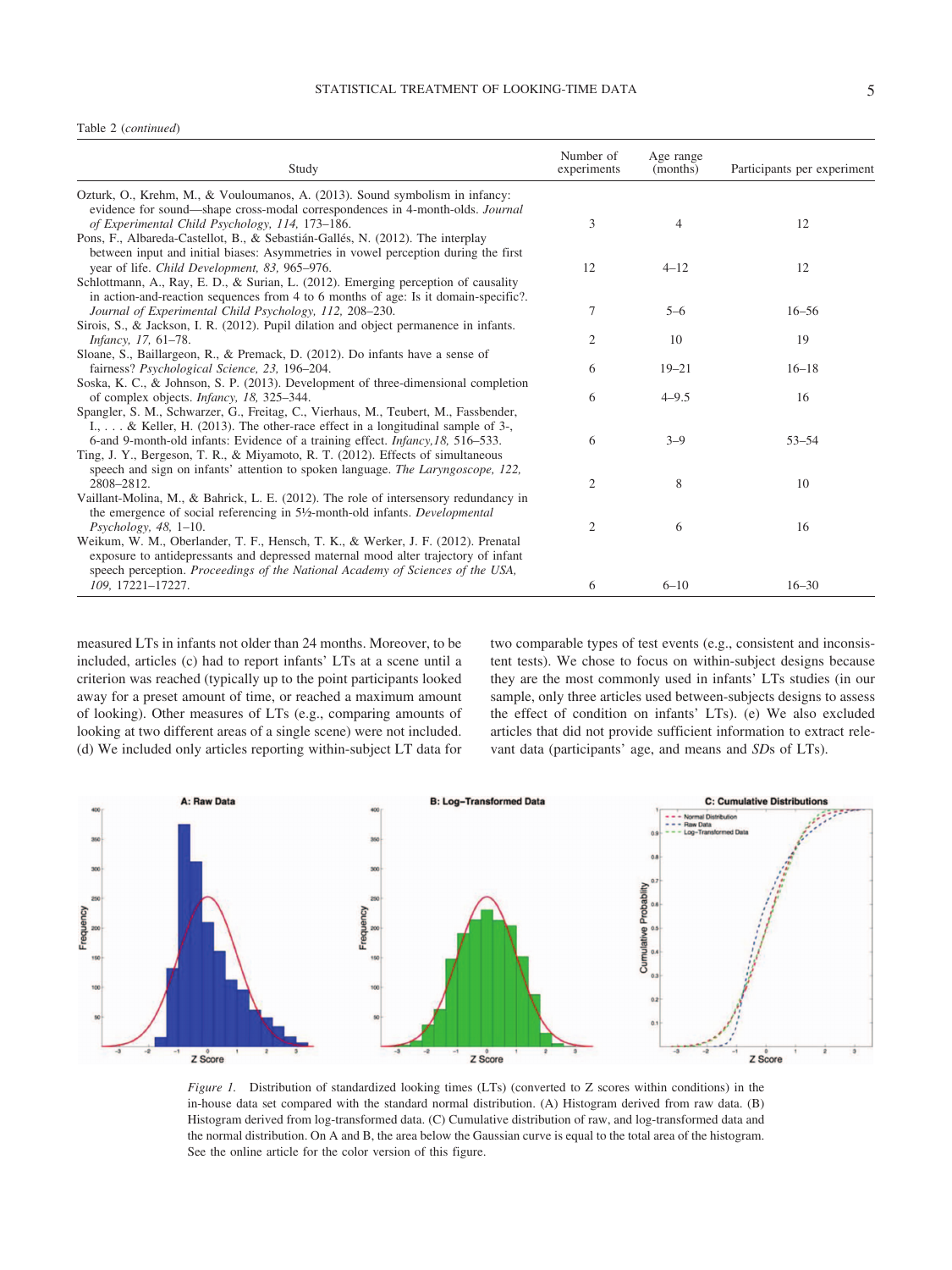The final data set included 33 articles (149 experiments altogether) reporting data from infants 2 to 24 months of age, and covering a large span of presentation modes, methods, and topics (see Table 2). Relevant data was collected primarily from the text of the articles. However, when means and *SD*s of LTs were not available in the text, we extracted them from graphs, estimating means and standard errors in seconds to 1 decimal digit precision. The literature data set was collected by three independent coders, who each processed about one third of the articles.

The average of the means and the SDs of the 298 conditions were 11.2 s and 6.4 s, respectively, and neither statistic was correlated with the age group ( $r = .082$  and 0.020, respectively;  $p > .15$ ). However, infants in the experiments of the literature data set were significantly younger (mean 9.6 months) than those of the in-house data set ( $t_{194}$  = 3.656,  $p < .001$ ), and produced shorter mean LTs ( $t_{390} = 3.935$ ,  $p < .001$ ) and corresponding SDs ( $t_{390} =$ 6.024,  $p < .001$ ). We also investigated whether these statistics differed between purely visual experiments ( $n = 88$ ) and those that measured LTs to auditory stimuli or to audio-visual matching  $(n =$ 61) in the literature data set. Visual experiments produced longer mean LTs (13.0 s) and *SD* of LTs (7.7 s) than auditory studies (8.5 and 4.5 s, respectively), and these differences were statistically significantly across the 298 conditions ( $t_{296}$  = 4.943 and 5.582, respectively,  $p < .001$  in both cases).

### **The Distribution of Looking Times**

The distribution of LTs can be analyzed both within a study (across individuals) and across studies. Because the first method requires access to individual data, we applied it only to our in-house data set.

#### **Within-Study Distribution**

In our in-house data set, we measured LTs to two test events in each of the 47 experiments. Thus, we had 94 sets of LT data (representing 94 experimental conditions) comprising 1,584 observations (16 or 24 measurements per condition). Assuming that the data within each condition was normally distributed, these sets would be different only in scale and their mean. We standardized the data within each set by subtracting its own sample mean and dividing the results with the sample *SD*. If the sampled data within each condition were coming from a normal distribution, the standardized data in each study should come from the same standard normal distribution with mean 0 and *SD* 1. We then collapsed the data across all conditions to check how well the sample of the 1,584 standardized observations fitted the standard normal distribution. Figure 1A shows a histogram of our finding contrasted with a standard normal distribution density function.

It is clear from this figure that the match between the standardized data and the standard normal distribution is rather poor. Although the mean of the collapsed standardized data is 0 (by definition), the mode is closer to  $-1$ , and the distribution is heavily skewed (skewness  $= 0.97$ ). According to an often used 2.5 *SD* criterion for identifying outliers, 29 data points (1.83%) would be excluded from these data as outliers in their respective conditions, which would result in only a slight change to the skewness (0.82).

Next, we checked the hypothesis that our data were coming from log-normal distributions. We log-transformed all 1,584 data points, and then standardized the data within each condition the same way as we did with the raw data. The collapsed data set is depicted on Figure 1B as a histogram against the standard normal distribution. The distribution of standardized log-transformed data is only slightly skewed to the left (skewness  $= -0.11$ ) and its shape matches closely that of the normal distribution. Only 6 data points (5 on the left and 1 on the right) would be excluded from the log-transformed data with a 2.5 *SD* criterion of outliers.

The distributions of the raw and the log-transformed data can be directly compared by their cumulative distributions (Figure 1C). According to Kolmogorov–Smirnov tests, the distribution of raw standardized LTs was significantly different from standard normal distribution ( $p \leq .0001$ ) while the distribution of the logtransformed LTs was not  $(p = .1354)$ . We conclude that the distribution of individual raw LTs within each condition was likely log-normal rather than normal.<sup>1</sup>

#### **Across-Study Distribution**

While the above analysis investigated the distribution of LTs across infants within individual conditions, it does not reveal the factors that affect this measure across studies. However, if these factors, just like individual differences, exert multiplicative effects on LTs, one may hypothesize that the distribution of LTs across studies will differ mainly in scale. (Note that this hypothesis is theoretically independent from the within-study distribution of LTs.) One consequence of this hypothesis is that within-Condition SDs should change proportionally to the means, while the coefficients of variation should remain relatively constant.

**In-house data set.** Figure 2A depicts the relationship between the means and *SD*s in the 94 sets of LTs in the in-house data set: the correlation between means and *SD*s is high (above 0.8), as the *SD* tends to increase linearly with the mean across studies and conditions. Specifically, the *SD* for each set of data tended to be about 2/3 of the mean (the average coefficient of variation across conditions was 0.667).

Logarithmic transformation removed this scaling factor: the means and *SD*s of (base-10) logarithmically transformed data were barely correlated (Figure 2B). In addition, the coefficient of variation of *SD*s across conditions was 0.35 in the raw and 0.21 in the transformed data, suggesting more homogeneity after transformation. The majority of *SD*s in the logtransformed data was between 0.25 and 0.35, with the average *SD* being 0.298. We conclude that, in the in-house data set, LTs displayed log-normal distributions, with the underlying normal distributions differing in mean (corresponding to differences in average log-looking time), but had a relatively uniform *SD*, which was close to 0.3.

<sup>&</sup>lt;sup>1</sup> We also compared directly whether a Normal (N), log-normal (LN), shifted-LN (sh-LN), ex-Gaussian (ex-G, the sum of an exponential and a normal random variable), or  $\gamma$  distribution fitted better the data in this data set. Using the Bayesian Information Criterion (BIC =  $log_{10}($ likelihood with optimized parameters)  $-1/2 \times$  number of parameters  $\times \log_{10}($ #data points); Bishop, 2006) as a measure of goodness-of-fit, we found that the data were overwhelmingly in favor of the LN distribution, which was  $10^{126}$ -times more likely than the N,  $10^{37}$ -times more likely than the sh-LN,  $10^{21}$ -times more likely than the ex-G, and  $10^5$ -times more likely than the  $\gamma$  distribution.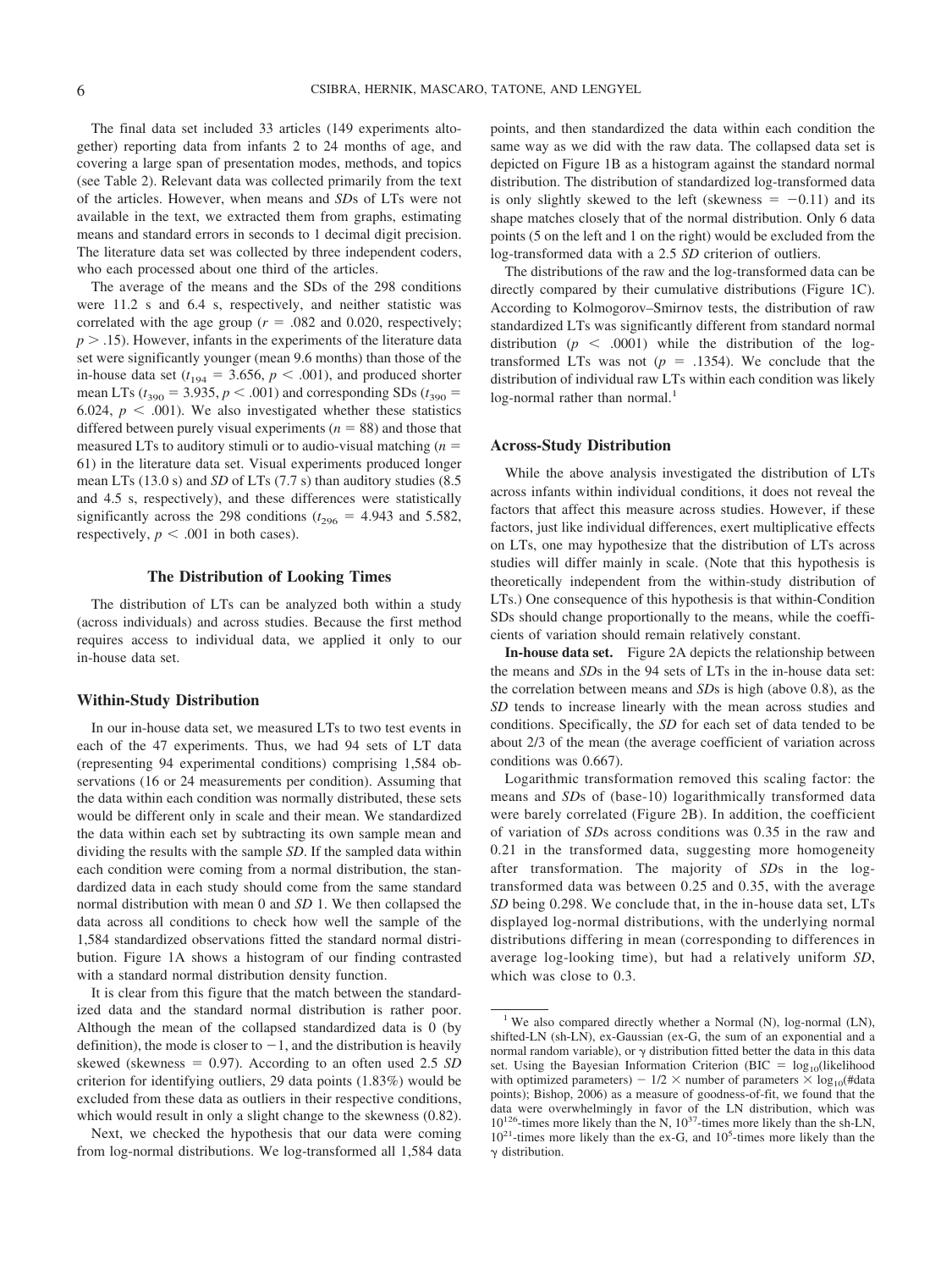

*Figure 2.* Scatterplots illustrating the relationship between means and *SD*s of looking time (LT) data of the two data sets with raw and log-transformed forms. The lines represent the best-fit linear regression. See the online article for the color version of this figure.

**Literature data set.** The correlation between means and *SD*s of LTs was even stronger in the sample of 298 conditions collected from the literature (Figure 2C), with the average coefficient of variation being lower than in the in-house sample, 0.566.

Assuming that the LTs in all studies in this data set were coming from log-normal distributions, we estimated the means and SDs of the base-10 log-transformed data from the means and *SD*s of the raw data (for the details of the calculation, see Appendix A). In the transformed data set, the correlation between means and *SD*s completely disappeared (Figure 2D). This outcome is consistent with the assumptions that LT distributions within studies are log-normal and the factors influencing LT differences across studies tend to be multiplicative.

#### **Interpretation**

Log-transformation of LT data is thus recommended before parametric statistical analyses are performed because these analyses usually assume (a) normal distribution, and (b) homogeneity of variance (though with appropriate choice of tests, *t* tests and ANOVAs are robust with respect to the latter condition). If LTs are log-normally distributed and mainly differ in scale across conditions, then both of these assumptions are violated by raw data but met by log-transformed data. It is important to note that parametric multifactor analyses of LTs could also result in spurious effects (e.g., showing an interaction rather than two main effects in an ANOVA) if they are applied to raw data.

#### **Statistical Comparison of LTs Across Conditions on Raw Versus Log-Transformed Data In-House Data Set**

When we analyzed the raw LTs in the in-house data set by within-subject *t* tests at  $\alpha = 0.05$ , 15 of the 47 experiments showed statistically significant differences between conditions (14 in the expected direction and one in the opposite direction). Using logtransformed LTs, 19 experiments produced statistically significant effects (18 in the expected direction, 1 in the opposite direction), 14 of them being the same experiments as with nontransformed data. Thus, log-transformation of LTs revealed statistically significant effects in five experiments that would have been rendered nonsignificant by analyses of nontransformed data. Only one experiment rendered significant effect with raw LTs but not with log-transformed data. While log-transformation does not necessarily increase the chance of obtaining significant results, when the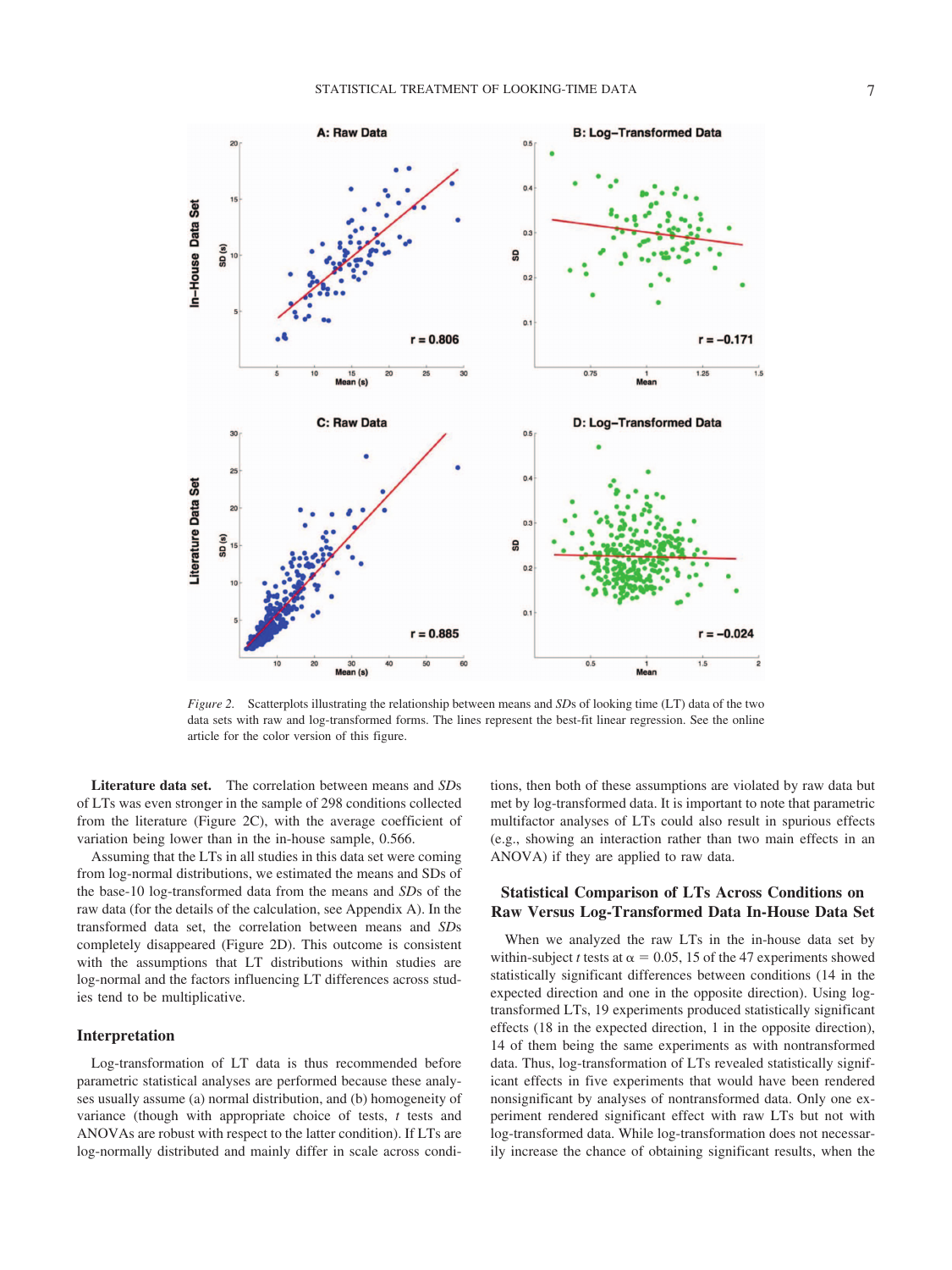data are skewed and the LT difference between test trials is small, it could reveal an otherwise hidden effect.

#### **Literature Data Set**

To perform statistical tests on these data, we needed the *SD* of the within-subject, between-condition differences of logtransformed LTs for each experiment. While this information was not directly available to us, we could still estimate it using available information about the statistics of raw LTs. First, we recovered the between-condition Pearson correlation of the raw LTs from the corresponding *t*-values, whenever these were reported (where, instead of *t* tests, one-way ANOVAs were performed, we used the reported *F* values to calculate the corresponding *t*-values; see Appendix B for the details of the calculation). In the 64 (of 149) experiments that reported *t*-statistics (or allowed us to calculate *t*-values), the average between-condition correlation of raw LTs was  $r = .421$ , very close to what we found in the in-house data set  $(r = .414)$ . This allowed us, in a second step, to estimate the between-condition correlation of the log-transformed LTs in these 64 experiments by using the regression equation we found in our in-house data set relating correlations of log-transformed and raw LT values.<sup>2</sup> Third, we assumed that the average correlation coefficient between  $log$ -transformed LTs in these 64 experiments ( $r =$ .386) was representative, and applied this value to the remaining 85 experiments. Finally, we estimated the *SD* of the logtransformed LT differences using the correlation values obtained above in the whole data set (see Equation B2 in Appendix B).

Eighty-four of the 149 experiments in this data set were reported to produce a statistically significant effect based on the analysis of the raw data (including one where the effect went in the unpredicted direction), and 14 of these experiments were judged to be nonsignificant with the estimated log-transformed data. Seven of these 14 mismatches might have been because of the fact that we had to resort to estimating correlations between LTs when *t* tests or one-way ANOVAs were not reported for them (see above). In all these seven cases, the raw LTs must have been very strongly correlated (0.72, 0.74, 0.79, 0.86, 0.87, 0.92, and 0.98), otherwise they could not have accounted for the effect. The other seven experiments produced *p* values only slightly below the 0.05 level, and log-transformation pushed them above that level. However, in further two experiments log-transformation made the statistical results stronger, turning one-tailed significant effects into twotailed ones.

#### **Statistical Parameters of Log-Transformed Looking Times**

In the following, unless we specify otherwise, our analyses are based on log-transformed LT data (or their estimates), which we assume to have an approximately normal distribution. For parametric statistical analyses of within-subject data with a normal distribution, only three summary statistics of the sample need to be taken into account: the sample size, and the mean and *SD* of the between-condition, within-subject differences. The sample sizes were given in the data sets. The *SD* of the within-subject differences depends on the *SD* of the LTs and the correlation between the LTs in the two conditions. (At  $r = .5$ , the *SD* of the difference would be about the same as the SDs of the LTs as long as they do not differ substantially from each other.) The difference between the LTs of the two conditions represents the effect produced by the experimental manipulation. Where this manipulation had the predicted effect, we expect to see a positive value; where it did not have an effect, the value will be close to zero. We investigated the distribution of these two parameters (*SD* and mean of between-Condition LT differences) across the experiments in two ways: by distinguishing between experiments with and without effects based on standard statistical criteria, and by using an unsupervised Bayesian method to fit their distributions.

#### **Estimating Effect Sizes From the Data Sets**

**SDs of between-condition LT differences.** The average *SD* of the base-10 log-transformed LT differences across studies in the in-house data set was 0.332. This is higher than the average *SD* of log-transformed LTs (0.298) because the average correlation between the log-transformed LTs in the two conditions was 0.380 (lower than 0.5). The between-condition differences were not directly available in the literature data set, but were estimated from *t*-values and from assumed levels of correlations (see above). With these estimates, we found that the average *SD* of LT differences across conditions in this data set was 0.252, significantly lower than what we found in the in-house data set ( $t_{194} = 6.583$ ,  $p <$ .001). This was partly due to the fact that in the literature data set auditory studies produced lower *SD*s of LT difference (0.223) than visual ones (0.272;  $t_{147} = 4.486$ ,  $p < .001$ ). Nevertheless, collapsing the two data sets did not create a visibly bimodal distribution (Figure 3, bottom row, right column). In the aggregated data set of 196 experiments, the average *SD* of LT differences was 0.271.

**Means of between-condition LT differences.** The top row of Figure 3 depicts histograms of the size of the average betweencondition difference in the two data sets separately and together. The distribution of these differences in the in-house data set is clearly bimodal with a peak around 0.04, representing the experiments that did not produce differential LTs, and another peak around 0.24, representing those that might have revealed an effect. Note that not all experiments that fell around 0.2 produced statistically significant results—some might have failed this test because of higher *SD*s (or lower sample sizes). Among the 18 experiments that, after log-transformation, actually produced a statistically significant difference by conventional *t* tests, the average between-condition difference was 0.216 (64.2% increase or 39.1% decrease of LT in raw value). The data set collected from the literature also produced a bimodal distribution of betweencondition differences, with peaks around 0.04 and around 0.16 (Figure 3, top row, middle column). Of the 71 experiments that, according to our estimates, would have resulted in significant effects in the predicted direction had they been analyzed with log-transformed data, the average significant difference was 0.210.

The average LT difference between conditions in the experiments that produced (or would have produced) a statistically

<sup>&</sup>lt;sup>2</sup> The average correlation coefficient between LTs to the two conditions  $(r_R)$  calculated on the untransformed data in the in-house data set was 0.414. This was reduced to 0.380 after log-transformation  $(r_L)$ . We used the regression equation between these two sets of correlation coefficients ( $r<sub>L</sub>$  =  $0.8177 \times r_R + 0.0414$ ) for estimating the correlation coefficients for the log-transformed LTs in the literature data set.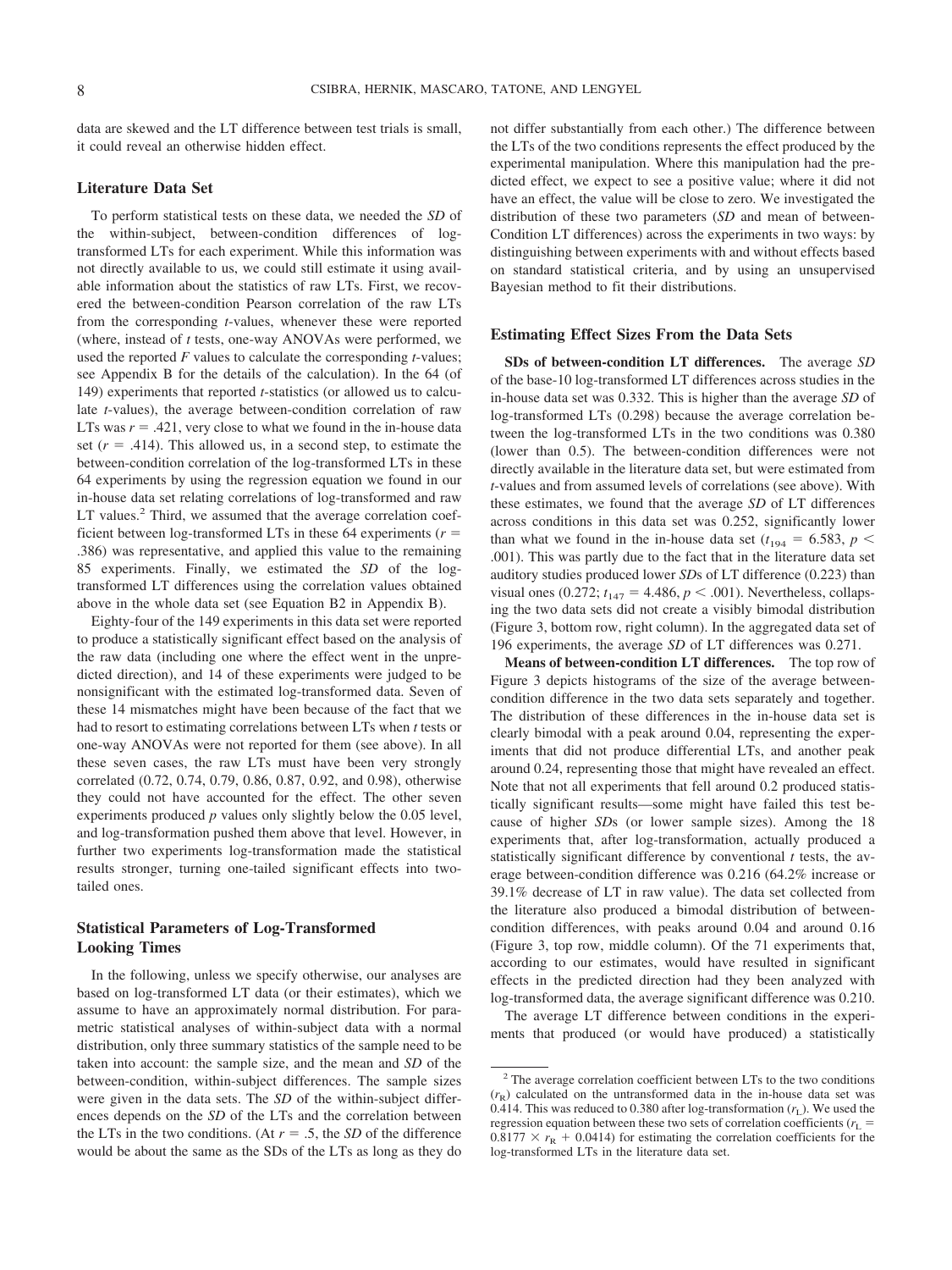

*Figure 3.* Histograms of the means and *SD*s of log-looking time (LT) differences in the two data sets separately and together. See the online article for the color version of this figure.

significant effect at 0.05 level was not significantly different between the data sets ( $t_{88} = 0.325$ ) or between auditory and visual studies ( $t_{88} = 0.071$ ), and was not significantly correlated with the age group in which the experiment was performed. In the collapsed data set the average between-condition effect in successful experiments was 0.210, while the experiments without an effect produced an average difference value of 0.000. We conclude that a suitable estimate for the mean between-condition difference for a generic successful LT study would be around 0.2. This value corresponds to a 58.5% of increase (or 36.9% of decrease, if the higher LT is considered to be the baseline) of raw LTs between conditions.

Note that this last analysis has two questionable elements that we rectify in the next section. First, it requires a hard categorical decision to be made about whether an experiment did or did not produce an effect, which can only be made using an arbitrary threshold for significance (here, at 0.05). This can also lead to "double dipping" (Kriegeskorte et al., 2009), that is, making the analysis circular when some data (here, LT difference) is used to create categories (presence or absence of effect), and then this categorical judgment is used to select samples to estimate some statistic of the same data (here, the mean of LT differences) in each category. Second, taking a plain average across studies (of one category) ignores the fact that the sample size of the experiments included in the analysis were different (ranging 9 to 59), and so the

reliability of these experiments with which mean LT differences (and *SD*s) reflected the underlying populations' mean (and *SD*) was also different.

#### **Model-Based Analyses**

Another approach to the estimation of the parameters of logtransformed LT difference data is fitting explicit probabilistic models to the available data. Unlike the analyses of the previous section, the procedure by which we determined the parameters of our models did not require a prior hard categorical judgment as to which experiment was deemed to produce an effect. Instead, the analyses inferred this information probabilistically at the same time while estimating the model parameters in a completely unsupervised way, by simply maximizing the likelihood of the model on the given data set (Bishop, 2006). Moreover, we formulated our models at the level of individual participants' LT differences, which ensured that experiments with larger sample sizes contributed more to the parameter estimates, as appropriate. (For the details of the models and the fitting procedure, see Appendix C.)

We adopted two approaches to model the data. The first approach took the empirical description of the findings in terms of a bimodal distribution of LT differences (see the previous section) at face value, and assumed that the distributions of experiments with and without a real effect differ in means but not in variance, and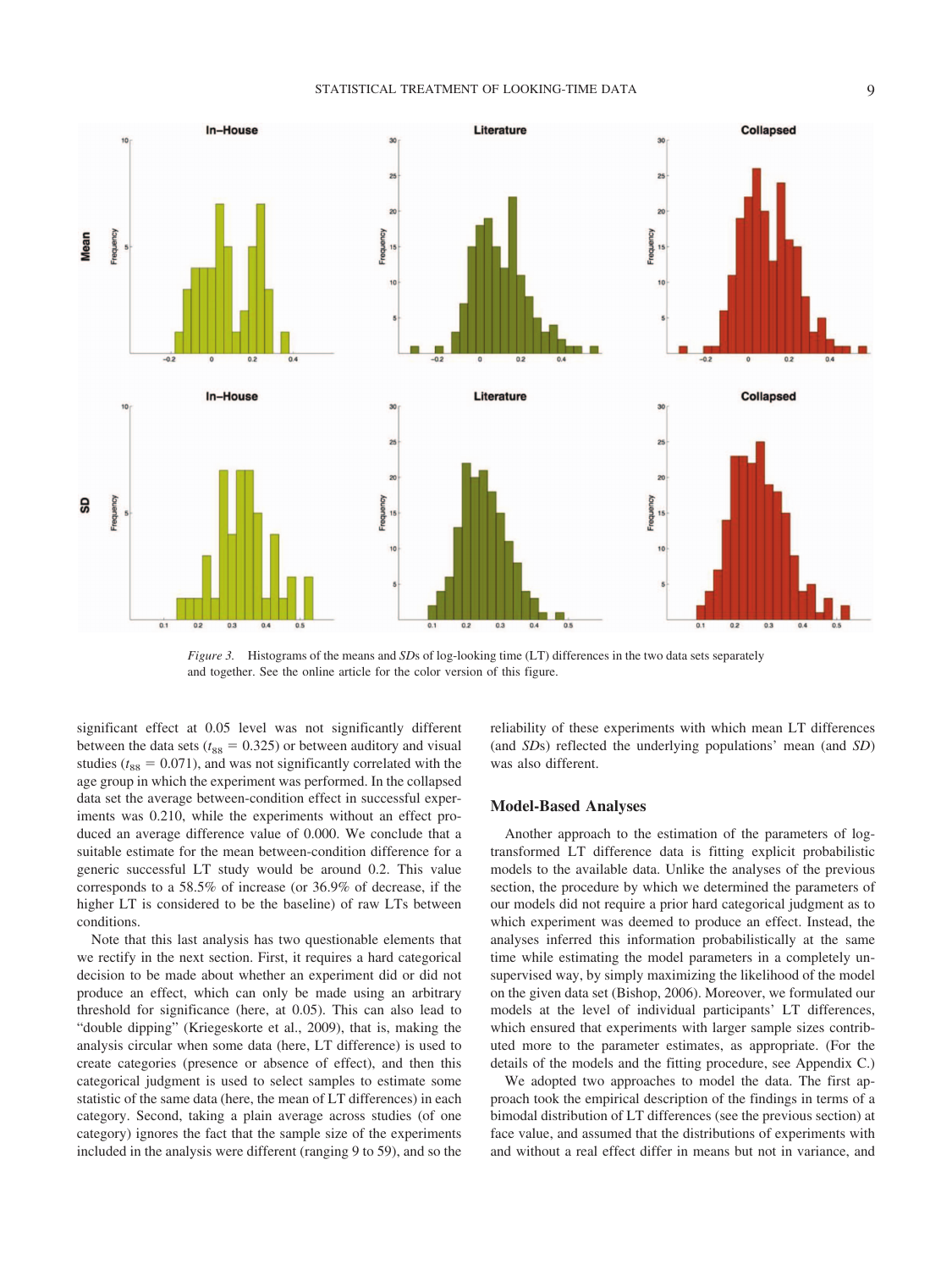all successful experiments had the same underlying LT difference. In contrast, the second approach assumed that the underlying LT differences of experiments with real effects can be different and themselves vary around zero, and the within-experiment variance can be different for experiments with and without an underlying effect.

**Fixed LT difference.** This model assumed that LT differences were coming from two normal distributions having the same variance, but different means: one had a positive mean, which was unknown and thus had to be estimated from the data, and the other had a mean of zero (respectively, corresponding to experiments producing or failing to produce an effect). Note that this model assumed that all experiments within either category had the same expected LT difference and the empirical variation in the actual sample means was entirely because of limited sample sizes. After fitting this model, we found that in the in-house data set the mean of the positive distribution (i.e., the distribution of the experiments that produced an effect) was 0.210 and the *SD* of the LT differences was 0.345. These values were very close to our previous estimates (0.216 and 0.332, respectively). The mean of the positive LT difference (0.209) and *SD* (0.264) yielded by the model for the literature data set also matched well our previous estimates (0.210 and 0.252, respectively). The best fit distribution for the data collapsed across data sets had a mean of 0.209 and *SD* of 0.296.

**LT differences varying around zero.** This model assumed that subjects' LT differences were coming from two types of normal distributions: (a) the experiments without an underlying effect were modeled with a normal distribution with zero mean and unknown variance, and (b) the experiments with an effect were modeled by a normal distribution with an unknown variance and a mean which itself was assumed to vary across studies and to be distributed normally with zero mean and unknown variance. This model thus assumed that different "successful" experiments may have fundamentally different effect sizes. While the previous approach estimated two parameters (the LT difference and the equal variance of the two distributions), this model estimated three parameters: the variance of the LT means around zero in experiments with an effect, and the variances of LT differences within experiments with and without an effect separately. We estimated these parameters only for the collapsed data sets. The analysis yielded the best fit with the data where the across-experiments *SD* of the mean LT difference was 0.171, and the *SD* of the withinexperiment LT differences was 0.325 and 0.195 for experiments with and without effects, respectively. This model provided a better fit with the data than the previous one: it produced a Bayesian information criterion (BIC; Bishop, 2006; see footnote 1 for formula) 220.88 as opposed to the BIC of the previous model, which was 177.78, thus corresponding to a factor of  $10^{43}$  difference in their likelihoods.

#### **Interpretation**

Our various estimates of the log-transformed LT differences in studies exhibiting an effect across conditions ranged from 0.209 to 0.216, while the SDs of these differences ranged from 0.223 (in auditory studies) to 0.332 (in the in-house data set). We propose that the suitable estimate for these parameters for a typical LT study would be 0.2 for the expected mean and 0.3 for its *SD*. Such values would yield an effect size of 0.667, which would require at least 12 participants to produce a statistically significant effect with a *t* test at  $\alpha = 0.05$ .

While these statistical parameters describe well the experiments included in our data sets, these studies may not be representative of all possible LT studies. Indeed, it is possible that the sets of studies we used in our analyses is biased by selective publication (experiments with small effects and small sample size may not appear in articles) and by the particular topics investigated. Thus, the bimodal distribution of effect sizes may be artifactual, and should be taken with caution when it is exploited to generate expectations for future studies. In this respect, the parameter estimates from the second model-based analysis may provide safer predictions for LT studies that are different from the ones we selected for our analyses. On the basis of this model, we would estimate that experiments with underlying effects produce LT differences that vary around zero with *SD* of 0.2 and had a between-subjects *SD* of 0.3 (matching the previous estimate), while the experiments without an effect display a smaller betweensubjects *SD* of 0.2. We use these estimates to develop Bayesian statistics for LT experiments in the next section.

#### **Bayesian Statistics of LTs**

Bayesian statistics offer various advantages over traditional "frequentist" tests, including the possibility to infer the absence of effects, no need to prefix sample size, and so forth (Dienes, 2011, 2014; Gallistel, 2009; Glover & Dixon, 2004; Kruschke, 2011; Morey & Rouder, 2011). However, the most popular Bayesian statistical methods, which rely on determining Bayes factors calculated as the ratio between the likelihood of two competing hypotheses that could explain the data, require the researcher to provide quantitative estimates of the size of the expected effect under each hypothesis.

In most LT studies, the two competing hypotheses can be conceived as the one  $(H_1)$  according to which the experimental manipulation (i.e., the difference between conditions) exerts an effect on the dependent measure (i.e., on LT), and the one  $(H_0)$ according to which no such effect occurs. Note that while the size of the expected effect under  $H_0$  is explicit, that is, it predicts zero difference between LTs in the two conditions,  $H_1$  remains unquantified in traditional statistical approaches. Calculating Bayes factors requires the specification of how much the LTs should increase (or decrease) in one condition compared to the other. Using raw LT data, this is rarely a viable method because the size of the increase also depends on the baseline LT measure.

However, because log-transformed differences essentially measure multiplicative effects, they are not scaled with the baseline value. Thus, if a researcher performs a LT experiment and predicts an average sized effect for her experimental manipulation, she could hypothesize expected effect size estimation from other LT studies. The best strategy to obtain such an effect size would be to base the estimate on previous data with similar methods. For example, one could estimate this effect size by relying on data from previous studies applying similar stimuli, similar age groups, and similar overall methods (e.g., familiarization or habituation). However, our analysis suggests that the log-transformed LT differences between conditions do not vary tremendously across studies, which will enable researchers to form effect size estimates even in the absence of prior studies in their specific domain.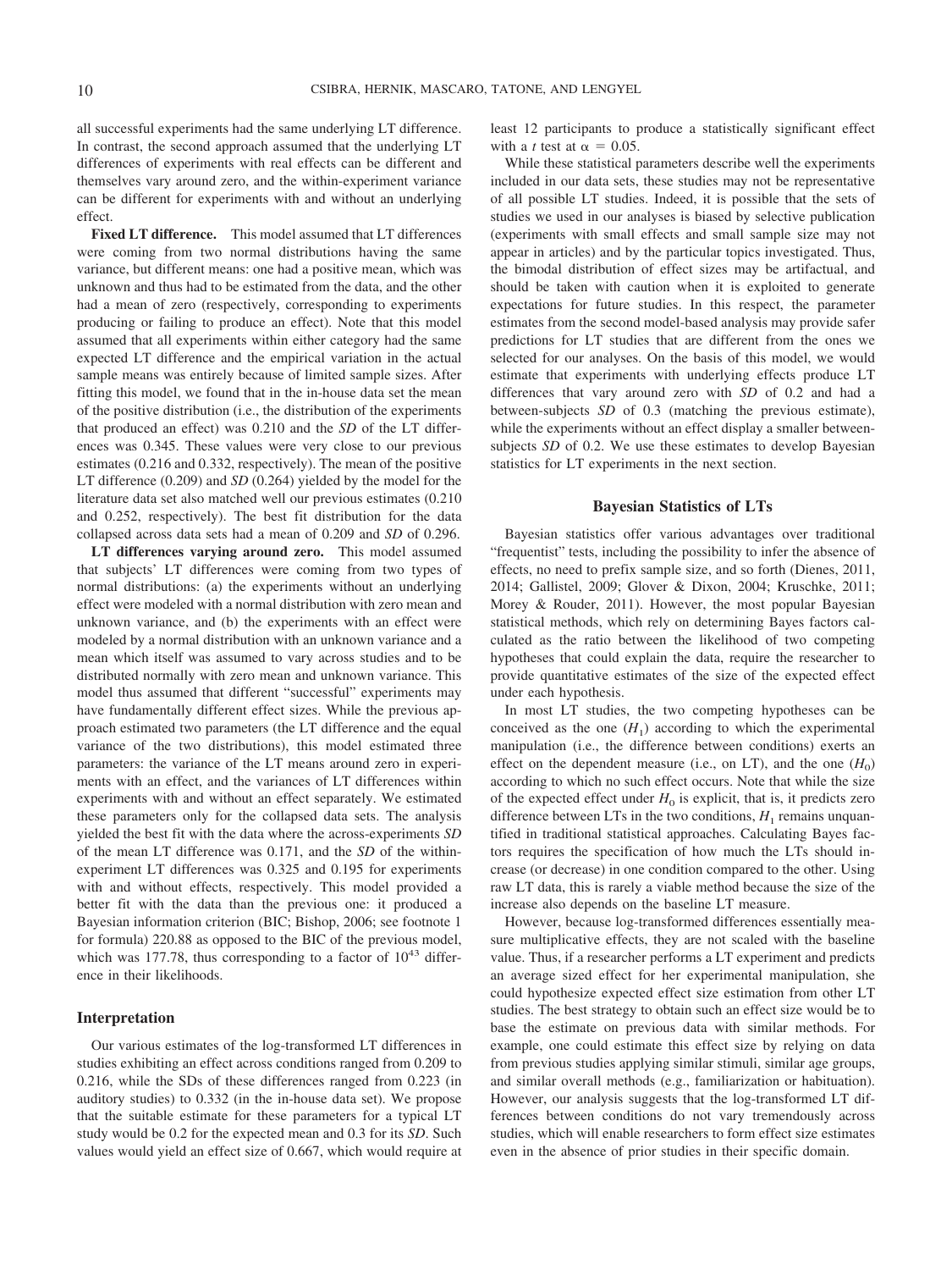We developed two ways of performing Bayesian analysis on LT data. The first one assumes that the average effect size we identified in our data sets provides a suitable  $H_1$  for any potential future LT study. The second type of analysis relies on the results of the model-based analysis that assumed varying effect sizes. We investigated what conclusions one could draw from the experiments on our samples with each of these Bayesian analyses by calculating the corresponding Bayes factors. Following conventions (Dienes, 2011; Jeffreys, 1961), we judged the evidence to be substantially or strongly in favor of the theory that the manipulation had an effect on LTs if the Bayes factor was larger than 3 or 10, respectively. Instead of straight Bayes factors, we calculated and report here their base-10 logarithm, which above 1.0 would indicate strong, and above 0.5 would indicate substantial effects. Conversely, when the logarithm of the Bayes factor (lBF henceforth) falls below  $-1$  (or  $-0.5$ ), we consider the contrastive hypothesis (i.e., that there is no effect) to be favored strongly (or substantially) by the evidence.

#### **Bayesian Analysis Assuming Fixed Effect Size**

Using the values that we derived from the two data sets we analyzed, one could predict that the between-condition differences of log-transformed LTs in an experiment with averaged-sized (i.e., neither too weak, nor not too strong) expected effect will come from a normal distribution with the mean of 0.2 and *SD* of 0.3 (these values assume base-10 log-transformation). We calculated lBFs for each experiment contrasting two hypotheses predicting that the experimental manipulation would result in a log-LT difference that comes  $(H_1)$  from a normal distribution with the mean of 0.2 and *SD* of 0.3, or  $(H_0)$  from a normal distribution with zero mean and the same *SD*. We calculated the base-10 lBF the following way (for derivation, see Appendix D):

$$
IBF = \log_{10}(e) \times n \times \mu \times (m - \mu/2)/\sigma^2, \tag{1}
$$

where *e* is the base of the natural logarithm, *n* is the sample size, *m* is the mean of the differences of log-transformed LTs in the sample, and  $\mu$  and  $\sigma$  are the mean and *SD* of the hypothesized distribution of the experimental effect. With  $\mu = 0.2$  and  $\sigma = 0.3$ , this calculation is further simplified to IBF  $= 0.965 \times n \times (m (0.1) \approx n \times (m - 0.1)$ . This Bayes factor acts like a one-sided test: it will show high positive values only when the effect occurs in the predicted direction. In case *m* is negative and the above lBF is strongly negative (e.g.,  $IBF < -1.0$ ), one can also test whether the opposite LT effect is obtained by calculating IBF as  $-0.965 \times n \times$  $(m + 0.1).$ 

**In-house data set.** In 17 of the 18 experiments judged by conventional statistical analyses to have resulted in significant effects in the predicted direction this verdict was confirmed by the Bayesian analysis. In three of these experiments, the lBF values were between 0.5 and 1.0 (substantial evidence), in the other 14 experiments they went up to 3.98 (corresponding to a Bayes factor close to 10,000), indicating strong evidence for the predicted effect. The experiment in which the Bayesian statistics did not confirm the significance of the effect displayed a very small looking time difference (below 0.1 in base-10 log units). However, the results of two experiments that failed to reach the level of statistical significance with conventional statistics indicated very strong effects (lBFs above 2.0) in Bayesian analyses. An additional

22 control experiments, which showed no effect with conventional statistics, plus the single experiment that resulted in LT difference opposite to the predicted one, provided evidence for the null effect (IBFs below  $-0.5$ ).

**Literature data set.** In the 71 experiments for which conventional statistics on the estimated log-transformed data judged the predicted effect statistically significant, the lBFs ranged from  $-1.607$  to 12.272. Eleven of these values were below 0.5, indicating only weak evidence for the effect of experimental manipulation by Bayesian statistics, and 46 of them were above 1.0, indicating strong evidence. Thus, in 60 of 71 cases the Bayesian statistics confirmed the result of conventional statistics. In two further experiments, where a difference was predicted by researchers but their prediction was not confirmed by conventional statistics, Bayesian analysis suggested substantial evidence supporting this prediction. In addition, Bayesian analyses would have allowed researchers to infer the absence of effect in many control experiments in the literature data set (see the Supplementary Material).

#### **Bayesian Analysis Assuming Variable Effect Size**

The second model-based analysis suggested that the LT differences in experiments with an underlying effect may vary around zero with an *SD* of 0.2, and the within-experiment (betweensubjects) *SD* could be estimated as 0.3 for experiments with an effect and as 0.2 for experiments without an effect. The lBFs based on this model can be calculated using the following approximate formula (for derivation, see Appendix D):

$$
IBF \approx \left[\log_{10}(e) \times (1/\beta - 1/\alpha) \times n \times m^2 - \log_{10}(\alpha/\beta)\right]/2,
$$
  
where  $\alpha = \sigma_1^2 + n \times \omega_1^2$  and  $\beta = \sigma_0^2$ , (2)

where *e* is the base of the natural logarithm, *n* is the sample size, *m* is the mean of the differences of log-transformed LTs in the sample,  $\omega_1$  is the *SD* of the mean LT differences, and  $\sigma_0$  and  $\sigma_1$  are the *SD*s of the hypothesized distribution without and with an effect, respectively. Substituting  $\omega_1 = 0.2$ ,  $\sigma_0 = 0.2$ , and  $\sigma_1 = 0.3$ , the calculation becomes

$$
IBF \approx [5.429 - 21.715/(9 + 4n)] \times n \times m^2
$$
  
- log<sub>10</sub>[ $\sqrt{(9 + 4n)}$ ] + 0.301. (3)

In this case, the Bayesian analysis acts as a two-sided test: high positive lBF will be obtained regardless of whether the LT differences are strongly above or below zero, while negative lBF values support the conclusion of no effect in either direction.

**In-house data set.** Just like in the previous Bayesian analyses, the lBFs confirmed the results of the conventional statistics in all but one experiment. In fact, these analyses yielded considerably higher Bayes factors than the earlier ones. In addition, a high positive lBF (1.149) was found for the experiment that resulted in the opposite looking time difference to what had been predicted. The two experiments that produced high Bayes factors in the earlier analyses despite failing to reach the level of statistical significance with conventional statistics again produced high lBFs. However, only nine of the remaining experiments carried some evidence for  $H_0$ , and none of these was strong  $(-1.0 <$  $lBFs < -0.5$ ).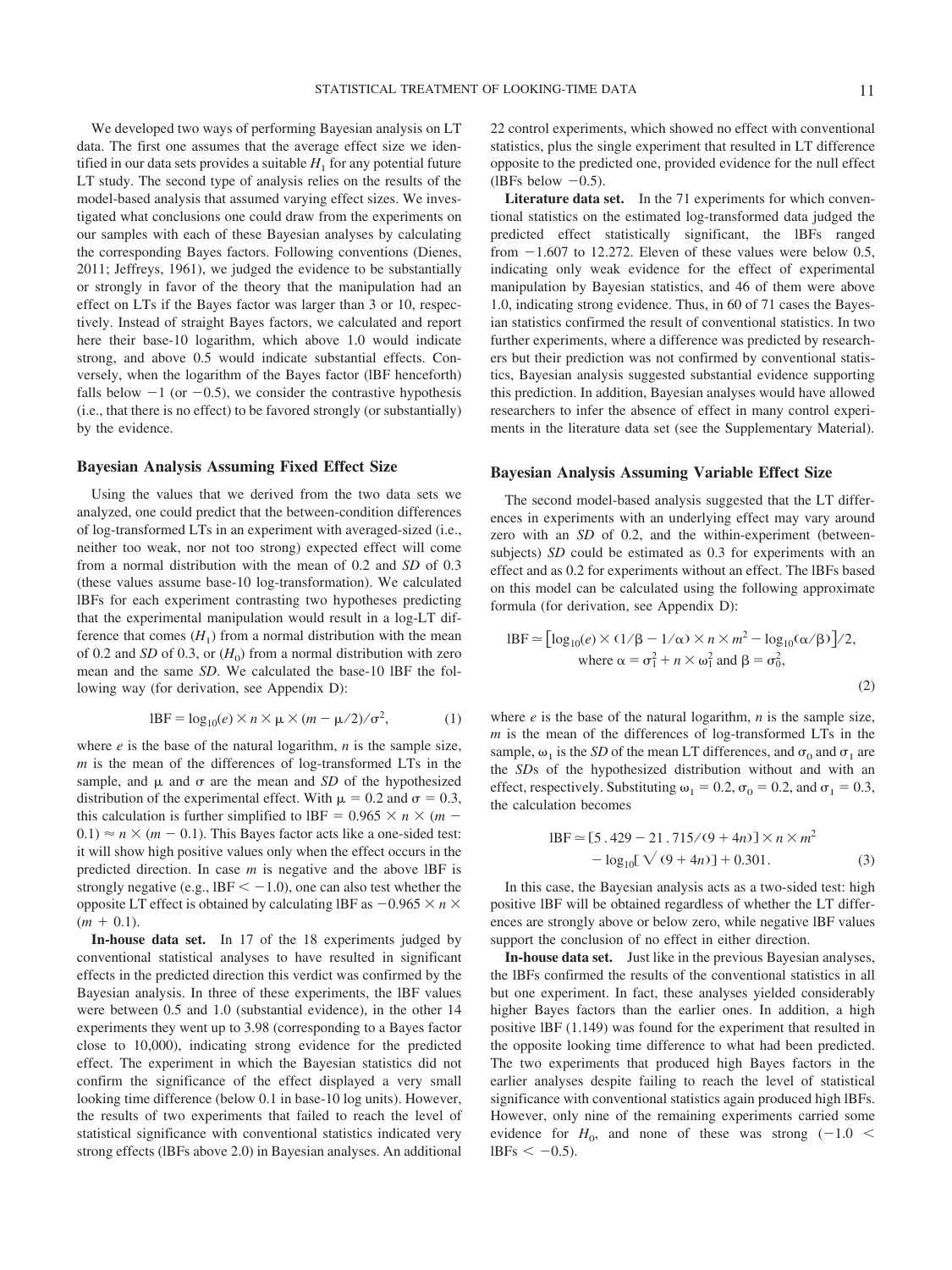**Literature data set.** The results of these Bayesian analyses were even more consistent with those of the conventional analyses than the previous one. Only five (of 71) experiments that conventional statistics on the estimated log-transformed data judged the predicted effect statistically significant did not produce substantial evidence for  $H_1$  on the basis of lBFs. In addition,  $H_1$  was supported in four experiments that did not produce a significant effect in *t* tests, and in four further experiments an effect to the opposite direction was confirmed. This type of Bayesian analysis would have confirmed the absence of the effect (i.e., confirmed  $H_0$ ) in 37 experiments.

#### **Comparing Bayesian Analyses**

The two versions of Bayesian analyses differed in how  $H_1$  was specified. Nevertheless, in most experiments from both sets of studies the conclusions that the two types of Bayesian statistics supported agreed with each other (for a study-by-study comparison, see the Supplementary Material). When  $H_1$  assumed a fixed effect size, the analyses produced less positive (and more negative) lBFs than when  $H_1$  hypothesized variable effect sizes. Thus, the former analysis were more likely to support  $H_0$  and less likely to support  $H_1$  than the latter one.

#### **Recommendations**

On the basis of our analyses of the two data sets, we offer the following recommendations for researchers who intend to perform experiments measuring LTs in infants.

#### **Logarithmic Transformation**

Looking time data should be subjected to logarithmic transformation before statistical analysis, whether or not the data collected are found to violate the assumption of normality by a statistical test. Note that this requirement assumes that the LT data are on a ratio scale (rather than on an interval scale) with a suitably chosen zero point (e.g., the moment when the information to be processed becomes available).

### **Sample Size**

For experiments that are intended to be analyzed by conventional statistics, the sample size should be fixed in advance. Assuming that the parameters we derived from the two sets of studies are representative, the effect of a within-subject independent variable on log-transformed LTs will have sufficient power to demonstrate an effect with two-tailed *t* tests ( $\alpha = 0.05$ ) with 0.75 probability by 16 participants, and with 0.95 probability by 32 participants. If the expected effect is smaller than usual, that is, if the expected increase of LT from the lower to the higher value is between 40 and 50%, we recommend a minimum sample size of 26 to achieve a power of 0.75. An experimental manipulation that is expected to increase raw LTs by less than 35% with normal between-subjects variance is unlikely to be successful if the sample size is smaller then 40.

#### **Bayesian Analyses**

In the absence of previous experiments with similar design or available theoretical considerations, a new study can hypothesize

 $(H<sub>1</sub>)$  that the base-10 log-transformed LTs increase or decrease by an unknown amount that comes from a normal distribution around 0 with an *SD* of 0.2, while the within-study *SD* of LT differences would be 0.3. A suitable  $H_0$  against this prediction is that the log-LT differences will come from a normal distribution with a mean of zero and an *SD* of 0.2. These values are robust—they work with a wide range of experiments and actual effect sizes and the corresponding approximate lBF values are easy to calculate for any sample by Equations 2-3 above.

Alternatively, if previous studies allow the development of a  $H_1$ for a specific effect size, one can adopt the method we followed above for fixed effect sizes. Equation 1 can be used for calculating lBFs with any hypothesized LT difference as long as the predicted *SD* of the difference is the same for  $H_1$  and  $H_0$ .

Experiments analyzed by Bayes factors do not have to fix the sample size in advance. Instead, the researcher could check periodically whether the collected data provides sufficient evidence for either that the manipulation works (e.g., by obtaining an lBF value larger than 1.0) or that it does not work (IBF below  $-1.0$ ). For example, if counterbalancing some variables demands a sample in multiples of 8 participants, one could calculate the Bayes factor at the 8th, 16th, 24th, and so forth, participant, and stop the experiment when the data provide sufficiently strong evidence for either the presence or the absence of the effect of the manipulation, or otherwise terminate it without a verdict when the sample size reaches a high limit (e.g., 40 participants). While the method of expanding the sample size until a desirable effect is found ("preferential stopping") would invalidate conventional "frequentists" statistical analyses, it is permissible with Bayesian analysis (Dienes, 2011). Although, in certain situations, preferential stopping could also produce high Bayes factors with unreasonably high probability, this mostly affects Bayes factors favoring the null hypothesis (false negatives), so that the probability of obtaining a spuriously high Bayes factor supporting the alternative hypothesis (false positive, the concern of standard frequentist statistical analyses) still remains bounded (Sanborn & Hills, 2014).

#### **Conclusions**

Our analyses were restricted to the between-subjects statistical properties of LTs, and do not allow us to evaluate or judge the methodological soundness or scientific value of the studies in either data set. Nevertheless, our recommendations can benefit future studies by allowing researchers to justify their choice of analysis. Currently, log-transformation is hardly applied to LT data in the literature (e.g., none of the studies in the literature data set used it), and when it is applied, the researchers feel compelled to justify this step by referring to the skewness of the data or to a test of normality. Our analyses suggest that *not* applying logtransformation is the methodological choice that should require justification.

When a new LT study is designed, the researchers need to decide how they will statistically analyze the collected data. Both conventional and Bayesian analyses require predetermining some parameters (the sample size and the effect size, respectively) before conducting the experiment. Our recommendations offer researchers justifications for choosing these parameters for LT studies even when theoretical or empirical considerations do not allow prior specification of them in the given field of research.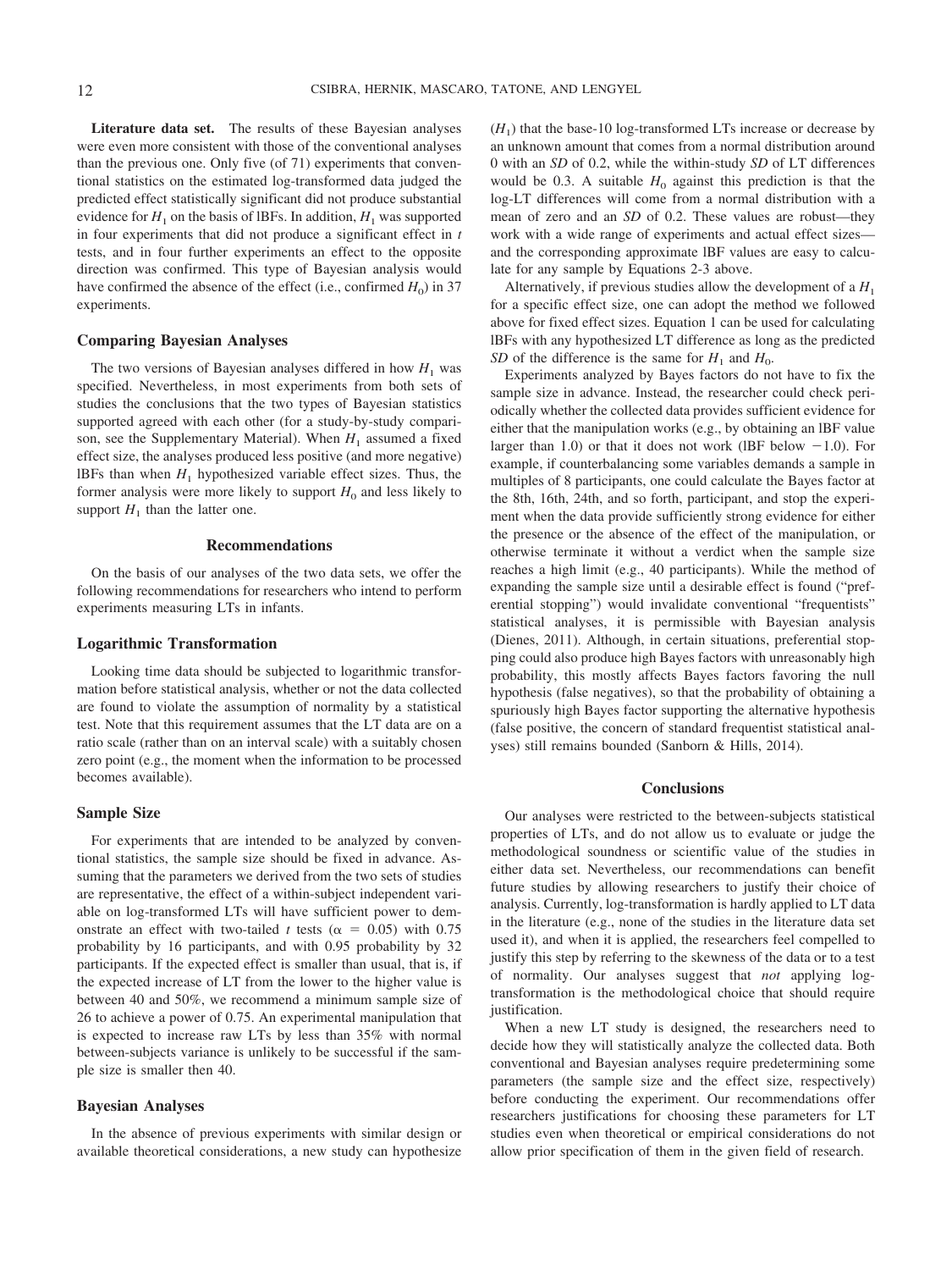Considering how simple technique it is, measuring looking times has become a very popular and flexible tool in infant research. Improving the analyses of collected LT data will make it even more valuable.

#### **References**

- Aslin, R. N. (2000). Why take the cog out of infant cognition? *Infancy, 1,* 463– 470. http://dx.doi.org/10.1207/S15327078IN0104\_6
- Baillargeon, R., Spelke, E. S., & Wasserman, S. (1985). Object permanence in five-month-old infants. *Cognition, 20,* 191–208. http://dx.doi .org/10.1016/0010-0277(85)90008-3
- Beier, J. S., & Spelke, E. S. (2012). Infants' developing understanding of social gaze. *Child Development, 83,* 486 – 496.
- Bishop, C. M. (2006). *Pattern recognition and machine learning*. New York, NY: Springer.
- Bogartz, R. S., Shinskey, J. L., & Speaker, C. J. (1997). Interpreting infant looking: The event set x event set design. *Developmental Psychology, 33,* 408 – 422. http://dx.doi.org/10.1037/0012-1649.33.3.408
- Cohen, L. B. (2004). Uses and misuses of habituation and related preference paradigms. *Infant and Child Development, 13,* 349 –352. http://dx .doi.org/10.1002/icd.355
- Colombo, J. (2001). The development of visual attention in infancy. *Annual Review of Psychology, 52,* 337–367. http://dx.doi.org/10.1146/ annurev.psych.52.1.337
- Csibra, G. (2001). Illusory contour figures are perceived as occluding surfaces by 8-month-old infants. *Developmental Science, 4,* F7–F11. http://dx.doi.org/10.1111/1467-7687.00179
- Dannemiller, J. L. (1984). Infant habituation criteria: I. A Monte Carlo study of the 50 % decrement criterion. *Infant Behavior and Development, 7,* 147–166. http://dx.doi.org/10.1016/S0163-6383(84)80055-7
- Dempster, A., Laird, N., & Rubin, D. (1977). Maximum likelihood from incomplete data via the *EM* algorithm. *Journal of the Royal Statistical Society Series B*. Methodological, *39,* 1–38.
- Dienes, Z. (2011). Bayesian versus orthodox statistics: Which side are you on? *Perspectives on Psychological Science, 6,* 274 –290. http://dx.doi .org/10.1177/1745691611406920
- Dienes, Z. (2014). Using Bayes to get the most out of non-significant results. *Frontiers in Psychology, 5,* 781. http://dx.doi.org/10.3389/fpsyg .2014.00781
- Farroni, T., Csibra, G., Simion, F., & Johnson, M. H. (2002). Eye contact detection in humans from birth. *Proceedings of the National Academy of Sciences, USA of the United States of America, 99,* 9602–9605. http:// dx.doi.org/10.1073/pnas.152159999
- Farroni, T., Johnson, M. H., Menon, E., Zulian, L., Faraguna, D., & Csibra, G. (2005). Newborns' preference for face-relevant stimuli: Effects of contrast polarity. *Proceedings of the National Academy of Sciences of the United States of America, 102,* 17245–17250. http://dx.doi.org/10 .1073/pnas.0502205102
- Ferry, A. L., Hespos, S. J., & Waxman, S. R. (2010). Categorization in 3 and 4-month-old infants: An advantage of words over tones. *Child Development, 81,* 472– 479. http://dx.doi.org/10.1111/j.1467-8624.2009 .01408.x
- Gallistel, C. R. (2009). The importance of proving the null. *Psychological Review, 116,* 439 – 453. http://dx.doi.org/10.1037/a0015251
- Garnham, W. A., & Ruffman, T. (2001). Doesn't see, doesn't know: Is anticipatory looking really related to understanding or belief? *Developmental Science, 4,* 94 –100. http://dx.doi.org/10.1111/1467-7687.00153
- Gilmore, R. O., & Thomas, H. (2002). Examining individual differences in infants' habituation patterns using objective quantitative techniques. *Infant Behavior and Development, 25,* 399 – 412. http://dx.doi.org/10 .1016/S0163-6383(02)00142-X
- Glover, S., & Dixon, P. (2004). Likelihood ratios: A simple and flexible statistic for empirical psychologists. *Psychonomic Bulletin & Review, 11,* 791– 806. http://dx.doi.org/10.3758/BF03196706
- Gogate, L. J., & Bahrick, L. E. (1998). Intersensory redundancy facilitates learning of arbitrary relations between vowel sounds and objects in seven-month-old infants. *Journal of Experimental Child Psychology, 69,* 133–149. http://dx.doi.org/10.1006/jecp.1998.2438
- Haith, M. M. (1998). Who put the cog in infant cognition? Is rich interpretation too costly? *Infant Behavior and Development, 21,* 167–179. http://dx.doi.org/10.1016/S0163-6383(98)90001-7
- Houston-Price, C., & Nakai, S. (2004). Distinguishing novelty and familiarity effects in infant preference procedures. *Infant and Child Development, 13,* 341–348. http://dx.doi.org/10.1002/icd.364
- Howard, G. S., Maxwell, S. E., & Fleming, K. J. (2000). The proof of the pudding: An illustration of the relative strengths of null hypothesis, meta-analysis, and Bayesian analysis. *Psychological Methods, 5,* 315– 332. http://dx.doi.org/10.1037/1082-989X.5.3.315
- Jeffreys, H. (1961). *The theory of probability* (3rd ed.). New York, NY: Oxford University Press.
- Kellman, P. J., & Spelke, E. S. (1983). Perception of partly occluded objects in infancy. *Cognitive Psychology, 15,* 483–524. http://dx.doi.org/ 10.1016/0010-0285(83)90017-8
- Kibbe, M. M., & Leslie, A. M. (2011). What do infants remember when they forget? Location and identity in 6-month-olds' memory for objects. *Psychological Science, 22,* 1500 –1505. http://dx.doi.org/10.1177/ 0956797611420165
- Kirkham, N. Z., Slemmer, J. A., & Johnson, S. P. (2002). Visual statistical learning in infancy: Evidence for a domain general learning mechanism. *Cognition, 83,* B35–B42. http://dx.doi.org/10.1016/S0010- 0277(02)00004-5
- Kriegeskorte, N., Simmons, W. K., Bellgowan, P. S. F., & Baker, C. I. (2009). Circular analysis in systems neuroscience: The dangers of double dipping. *Nature Neuroscience, 12,* 535–540. http://dx.doi.org/10 .1038/nn.2303
- Kruschke, J. K. (2011). Bayesian assessment of null values via parameter estimation and model comparison. *Perspectives on Psychological Science, 6,* 299 –312. http://dx.doi.org/10.1177/1745691611406925
- Kruschke, J. K. (2013). Bayesian estimation supersedes the t test. *Journal of Experimental Psychology: General, 142,* 573– 603. http://dx.doi.org/ 10.1037/a0029146
- Kuhl, P. K., & Meltzoff, A. N. (1984). The intermodal representation of speech in infants. *Infant Behavior and Development, 7,* 361–381. http:// dx.doi.org/10.1016/S0163-6383(84)80050-8
- Leslie, A. M., & Chen, M. L. (2007). Individuation of pairs of objects in infancy. *Developmental Science, 10,* 423– 430. http://dx.doi.org/10 .1111/j.1467-7687.2007.00596.x
- Limpert, E., Stahel, W. A., & Abbt, M. (2001). Log-normal distributions across the sciences: Keys and clues. *Bioscience, 51,* 341–352. http://dx .doi.org/10.1641/0006-3568(2001)051[0341:LNDATS]2.0.CO;2
- Morey, R. D., & Rouder, J. N. (2011). Bayes factor approaches for testing interval null hypotheses. *Psychological Methods, 16,* 406 – 419. http:// dx.doi.org/10.1037/a0024377
- Munakata, Y. (2000). Challenges to the violation-of-expectation paradigm: Throwing the conceptual baby out with the perceptual processing bathwater? *Infancy, 1,* 471– 477. http://dx.doi.org/10.1207/ S15327078IN0104\_7
- Pempek, T. A., Kirkorian, H. L., Richards, J. E., Anderson, D. R., Lund, A. F., & Stevens, M. (2010). Video comprehensibility and attention in very young children. *Developmental Psychology, 46,* 1283–1293. http:// dx.doi.org/10.1037/a0020614
- Richards, J. E. (2010). The development of attention to simple and complex visual stimuli in infants: Behavioral and psychophysiological measures. *Developmental Review, 30,* 203–219. http://dx.doi.org/10.1016/j .dr.2010.03.005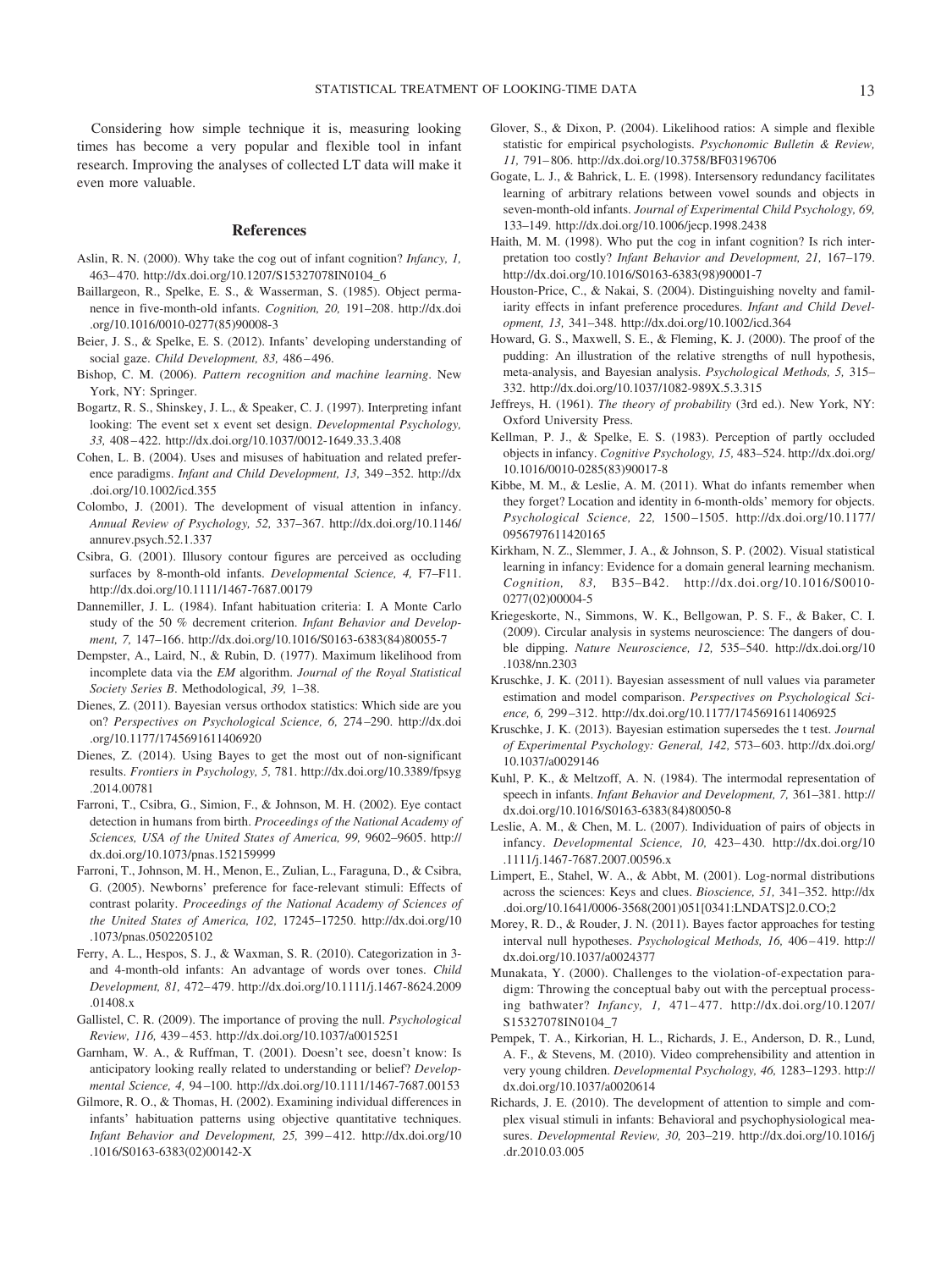- Richards, J. E., & Anderson, D. R. (2004). Attentional inertia in children's extended looking at television. *Advances in Child Development and Behavior, 32,* 163–212. http://dx.doi.org/10.1016/S0065- 2407(04)80007-7
- Rivera, S. M., Wakeley, A., & Langer, J. (1999). The drawbridge phenomenon: Representational reasoning or perceptual preference? *Developmental Psychology, 35,* 427– 435. http://dx.doi.org/10.1037/0012- 1649.35.2.427
- Roder, B. J., Bushneil, E. W., & Sasseville, A. M. (2000). Infants' preferences for familiarity and novelty during the course of visual processing. *Infancy, 1,* 491–507. http://dx.doi.org/10.1207/S15327078IN0104\_9
- Rosenthal, R. (1979). The "file drawer problem" and the tolerance for null results. *Psychological Bulletin, 86,* 638 – 641. http://dx.doi.org/10.1037/ 0033-2909.86.3.638
- Saffran, J. R., Aslin, R. N., & Newport, E. L. (1996). Statistical learning by 8-month-old infants. *Science, 274,* 1926 –1928. http://dx.doi.org/10 .1126/science.274.5294.1926
- Sanborn, A. N., & Hills, T. T. (2014). The frequentist implications of optional stopping on Bayesian hypothesis tests. *Psychonomic Bulletin & Review, 21,* 283–300. http://dx.doi.org/10.3758/s13423-013-0518-9
- Senju, A., & Csibra, G. (2008). Gaze following in human infants depends on communicative signals. *Current Biology, 18,* 668 – 671. http://dx.doi .org/10.1016/j.cub.2008.03.059
- Sirois, S., & Mareschal, D. (2002). Models of habituation in infancy. *Trends in Cognitive Sciences, 6,* 293–298. http://dx.doi.org/10.1016/ S1364-6613(02)01926-5
- Slater, A. (2004). Novelty, familiarity, and infant reasoning. *Infant and Child Development, 13,* 353–355. http://dx.doi.org/10.1002/icd.356
- Sommerville, J. A., Hildebrand, E. A., & Crane, C. C. (2008). Experience matters: The impact of doing versus watching on infants' subsequent perception of tool-use events. *Developmental Psychology, 44,* 1249 – 1256. http://dx.doi.org/10.1037/a0012296
- Starkey, P., Spelke, E. S., & Gelman, R. (1990). Numerical abstraction by human infants. *Cognition, 36,* 97–127. http://dx.doi.org/10.1016/0010- 0277(90)90001-Z
- Surian, L., Caldi, S., & Sperber, D. (2007). Attribution of beliefs by 13-month-old infants. *Psychological Science, 18,* 580 –586. http://dx.doi .org/10.1111/j.1467-9280.2007.01943.x
- Thomas, H., & Gilmore, R. O. (2004). Habituation assessment in infancy. *Psychological Methods, 9,* 70 –92. http://dx.doi.org/10.1037/1082-989X .9.1.70
- Ulrich, R., & Miller, J. (1993). Information processing models generating lognormally distributed reaction times. *Journal of Mathematical Psychology, 37,* 513–525. http://dx.doi.org/10.1006/jmps.1993.1032
- van de Schoot, R., Kaplan, D., Denissen, J., Asendorpf, J. B., Neyer, F. J., & van Aken, M. A. (2014). A gentle introduction to Bayesian analysis: Applications to developmental research. *Child Development, 85,* 842– 860. http://dx.doi.org/10.1111/cdev.12169
- Wagenmakers, E. J. (2007). A practical solution to the pervasive problems of p values. *Psychonomic Bulletin & Review, 14,* 779 – 804. http://dx.doi .org/10.3758/BF03194105
- Wagner, L., & Carey, S. (2005). 12-month-old infants represent probable endings of motion events. *Infancy, 7,* 73– 83. http://dx.doi.org/10.1207/ s15327078in0701\_6
- Werker, J. F., Cohen, L. B., Lloyd, V. L., Casasola, M., & Stager, C. L. (1998). Acquisition of word-object associations by 14-month-old infants. *Developmental Psychology, 34,* 1289 –1309. http://dx.doi.org/10 .1037/0012-1649.34.6.1289
- Woodward, A. L. (1998). Infants selectively encode the goal object of an actor's reach. *Cognition, 69,* 1–34. http://dx.doi.org/10.1016/S0010- 0277(98)00058-4
- Woodworth, R. S., & Schlosberg, H. (1954). *Experimental psychology*. London: Meuthen.
- Wynn, K. (1992). Addition and subtraction by human infants. *Nature, 358,* 749 –750. http://dx.doi.org/10.1038/358749a0
- Yeung, H. H., & Werker, J. F. (2009). Learning words' sounds before learning how words sound: 9-month-olds use distinct objects as cues to categorize speech information. *Cognition, 113,* 234 –243. http://dx.doi .org/10.1016/j.cognition.2009.08.010
- Younger, B. A., & Cohen, L. B. (1983). Infant perception of correlations among attributes. *Child Development, 54,* 858 – 867. http://dx.doi.org/10 .2307/1129890
- Zhou, Y. H., Gao, J. B., White, K. D., Merk, I., & Yao, K. (2004). Perceptual dominance time distributions in multistable visual perception. *Biological Cybernetics, 90,* 256 –263. http://dx.doi.org/10.1007/ s00422-004-0472-8

(*Appendices follow*)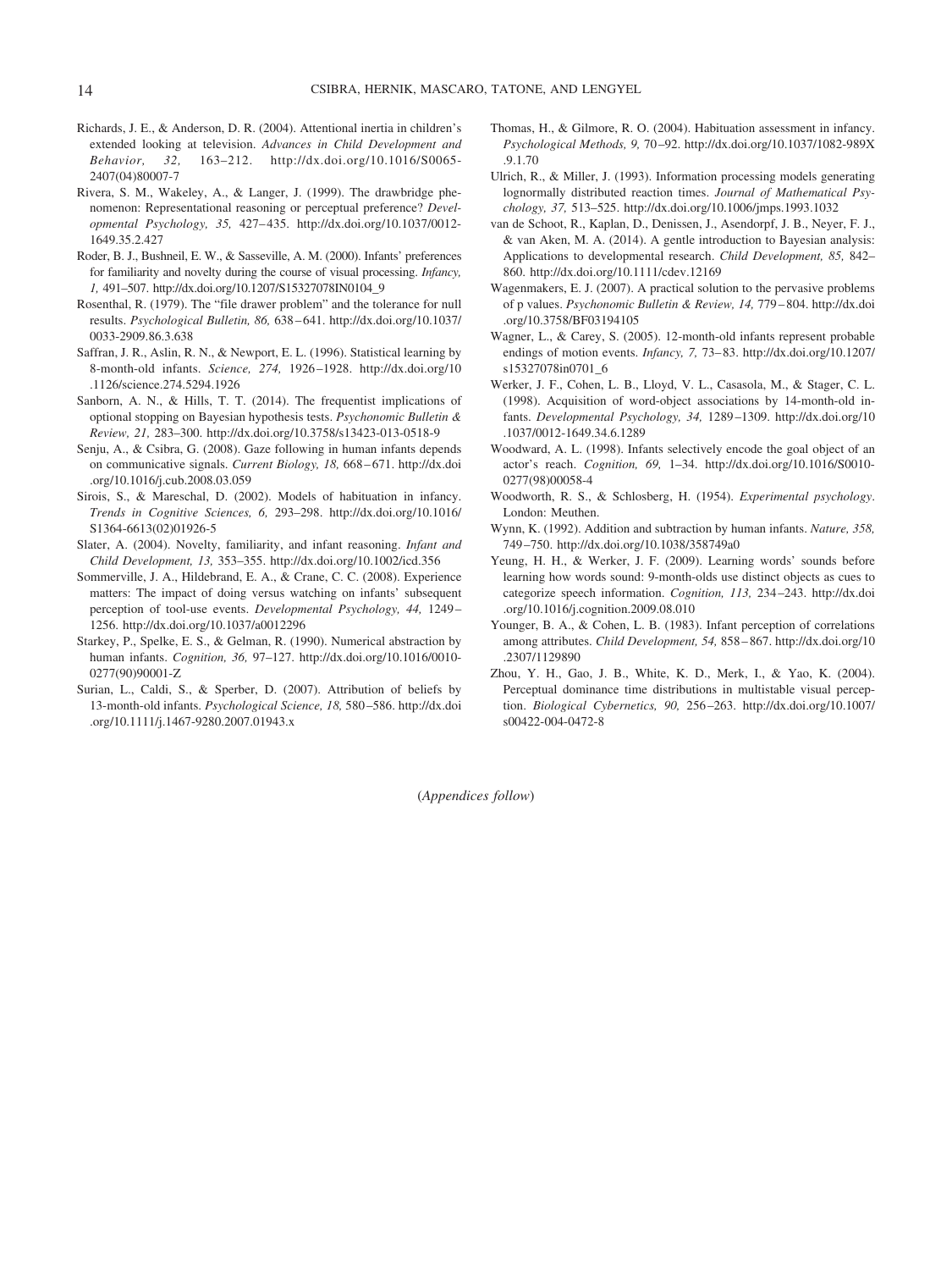### **Appendix A**

#### **Estimating the Parameters of Log-Transformed Data**

Estimating the mean  $(m_t)$  and *SD*  $(s_t)$  of base-10 log-transformed data from the mean and *SD* of raw data assumed to come from a log-normal distribution.

$$
m_{\rm t} = \log_{10}(m^2/[m^2+s^2]^{1/2})
$$

#### **Appendix B**

#### **Using** *t* **Values to Calculate** *SD***s and Correlations**

Calculating the correlation coefficient of LTs and the *SD* of LT differences from the available data.

Available:

*n*: Sample size

 $m_1$  and  $m_2$ : Mean LTs in the two conditions

 $s_1$  and  $s_2$ : The *SDs* of LTs in the two conditions

*t*: The value of the *t* statistics

Calculated:

*r*: Pearson correlation between conditions

 $s_d$ : The SD of the LT difference between conditions

base of the natural logarithm.

 $s_t = (\log_{10}(e) \times \log_{10}[1 + s^2/m^2])^{1/2}$ 

where *m* and *s* are the mean and *SD* of the raw data and *e* is the

Since

$$
t = \sqrt{n} \times (m_1 - m_2) / s_d
$$
  

$$
s_d^2 = n \times (m_1 - m_2)^2 / t^2
$$
 (B1)

 $s_d^2 = s_1^2 + s_2^2 - 2 \times r \times s_1 \times s_2$  (B2)

 $s_d^2$  can also be expressed from the two known *SDs*:

From (B2):

$$
r = (s_1^2 + s_2^2 - s_d^2) / (2 \times s_1 \times s_2)
$$

Substituting  $s_d^2$  from (B1):

$$
r = (s_1^2 + s_2^2 - [n \times (m_1 - m_2)^2 / t^2]) / (2 \times s_1 \times s_2)
$$

**Appendix C**

#### **Model-Based Estimation of the Statistical Parameters of Log-LT Difference Distributions**

#### **Model-based estimation assuming fixed effect size**

We modeled individual participants' log-LT differences as coming from one of three normal distributions having the same  $SD(\sigma)$ , one with zero mean (absence of effect), the other with a positive mean  $(\mu)$ , presence of effect), and the third with a negative mean of the same magnitude  $(-\mu,$  presence of effect, but in the opposite direction to what was expected).

As we did not have access to individual participants' data in some cases (in particular, in the literature data set), we derived model predictions for the summary statistics (sample mean and *SD*) of the data to which we always had access. For this, all participants of the same experiment were assumed to come from the same normal distribution, hence the joint distribution of the

sample mean and variance of their log-LT differences were statistically independent given the parameters of the underlying normal distribution, with the sample mean being distributed normally with mean = 0,  $\mu$ , or  $-\mu$ , and *SD* =  $\sigma/\sqrt{n}$ , where *n* is the sample size (number of participants), and the sample variance (*SD* squared) being  $\gamma$  distributed with shape parameter  $(n - 1)/2$  and scale parameter  $2\sigma^2/(n - 1)$ . Furthermore, we treated the indicator variable, indicating whether an experiment did or did not produce an effect, and if so in which direction (i.e. whether the participants' data came from the zero-, the positive-, or the negative-mean normal distribution), as a hidden variable and properly integrated it out, with a prior probability of it belonging to each of these categories,  $p_0$ ,  $p_1$ , and  $p_2 = 1 - p_0 - p_1$ , respectively.

(*Appendices continue*)